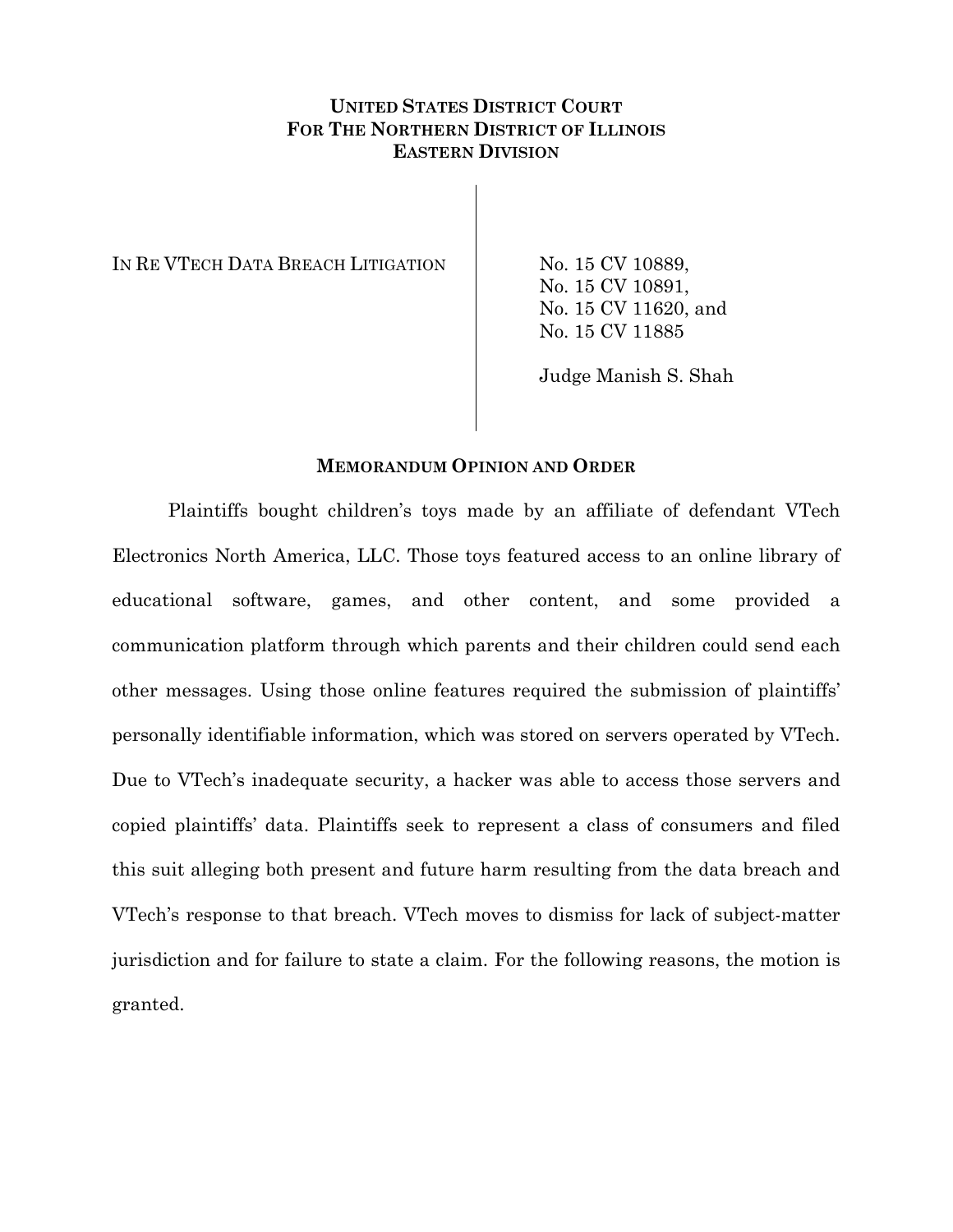#### **I. Legal Standards**

A court must dismiss an action if it determines, at any time, it lacks subjectmatter jurisdiction, Fed. R. Civ. P.  $12(h)(3)$ , and a defendant may move to dismiss an action for lack of subject-matter jurisdiction. Fed. R. Civ. P. 12(b)(1). The plaintiff bears the burden of proving that jurisdiction is proper. *Transit Express, Inc. v. Ettinger*, 246 F.3d 1018, 1022 (7th Cir. 2001) (citation omitted). One component of subject-matter jurisdiction is Article III standing—the requirement that plaintiffs present an actual case or controversy. *See Silha v. ACT, Inc.*, 807 F.3d 169, 172–73 (7th Cir. 2015). "[A] plaintiff need only show the existence of facts that could, consistent with the complaint's allegations, establish standing." *Apex Digital, Inc. v. Sears, Roebuck & Co.*, 572 F.3d 440, 443 (7th Cir. 2009) (citations omitted).

To survive a motion to dismiss under Rule 12(b)(6), a complaint must contain factual allegations that plausibly suggest a right to relief. *Virnich v. Vorwald*, 664 F.3d 206, 212 (7th Cir. 2011) (quoting *Bell Atl. Corp. v. Twombly*, 550 U.S. 554, 558 (2009)). "The purpose of a motion to dismiss is to test the sufficiency of the complaint, not to decide the merits." *Triad Assocs., Inc. v. Chicago Hous. Auth.*, 892 F.2d 583, 586 (7th Cir. 1989). With a  $12(b)(6)$  motion, a court may only consider allegations in the complaint, documents attached to the complaint, and documents that are both referred to in the complaint and central to its claims. *Levenstein v. Salafsky*, 164 F.3d 345, 347 (7th Cir. 1998). The court must construe all factual allegations as true and draw all reasonable inferences in the plaintiff's favor, but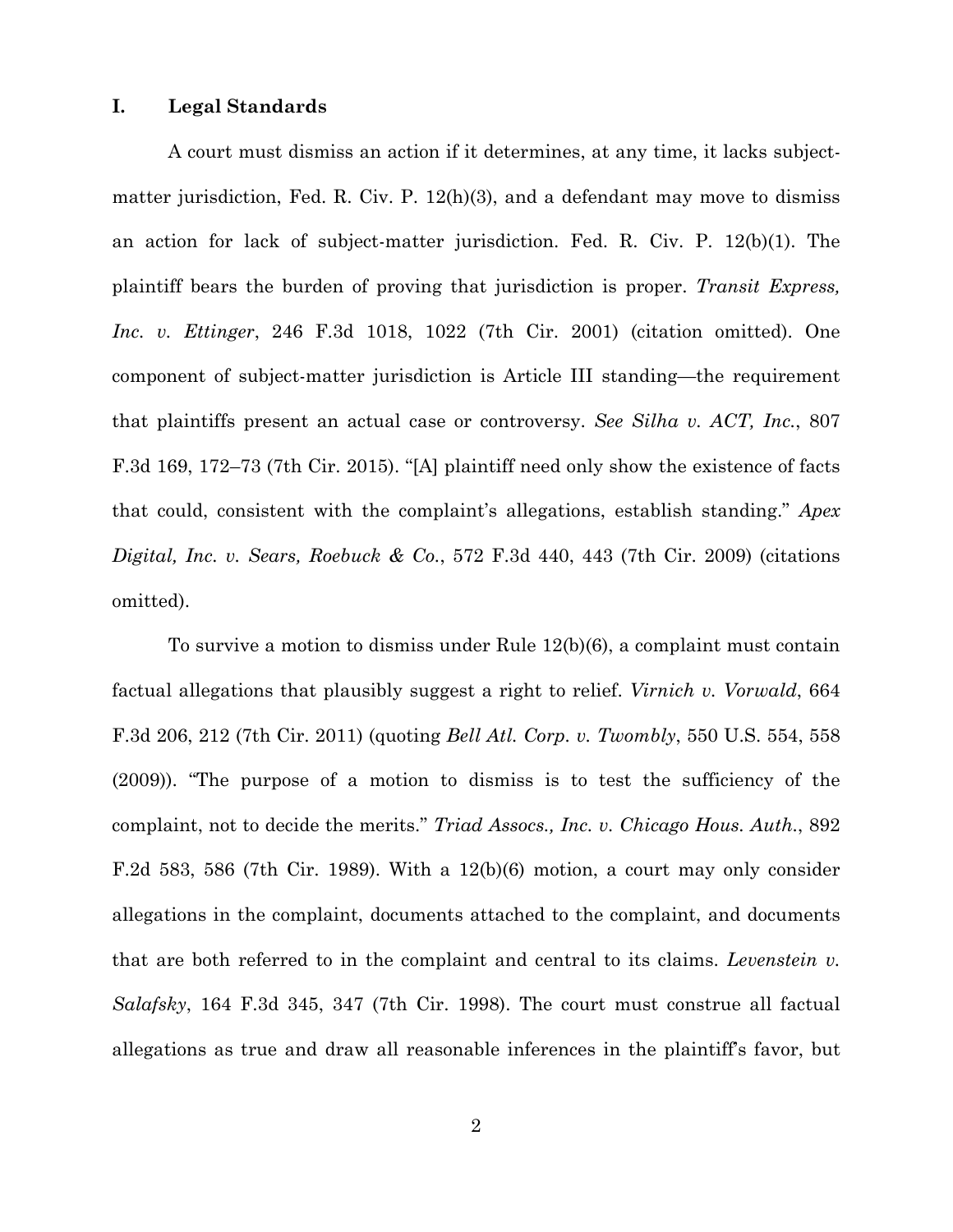the court need not accept legal conclusions or conclusory allegations. *Virnich*, 664 F.3d at 212 (citing *Ashcroft v. Iqbal*, 556 U.S. 662, 680–82 (2009)).

**II. Facts**<sup>1</sup>

 $\overline{a}$ 

Defendant VTech Electronics North America, LLC marketed and distributed digital learning toys for preschool and grade school children.<sup>2</sup> [44]  $\parallel$  2. VTech designed these toys, including tablets, smartphones, and other handheld touchsensitive products, to connect to its online application store, the Learning Lodge, and touted that connectivity as an important feature of the products in their marketing. [44] ¶¶ 2, 3, 8, 10. The Learning Lodge allowed customers to purchase and download content like educational games, books, music, and videos. [44] ¶¶ 2, 3, 7, 10. Customers could buy applications stored on physical cartridges, as well, but those cartridges often required software updates from the Learning Lodge to work. [44] ¶ 11. VTech priced its products at a premium in part due to their ability to access the Learning Lodge. [44] ¶ 8. Some of VTech's higher-priced toys also supported its Kid Connect service, which allowed parents and their children to communicate by text message using the Kid Connect-enabled device and a cell phone. [44] ¶¶ 3, 14–15. And for an additional fee, customers could purchase Premium Kid Connect service, which enabled communication in the form of picture

<sup>&</sup>lt;sup>1</sup> Bracketed numbers refer to entries on the district court docket. The facts are largely taken from the operative complaint, [44].

<sup>2</sup> Plaintiffs also named as defendants VTech Holdings, Ltd. and VTech Electronics, Ltd., which designed and manufactured the toys, but the parties stipulated to the dismissal of those defendants. *See* [59].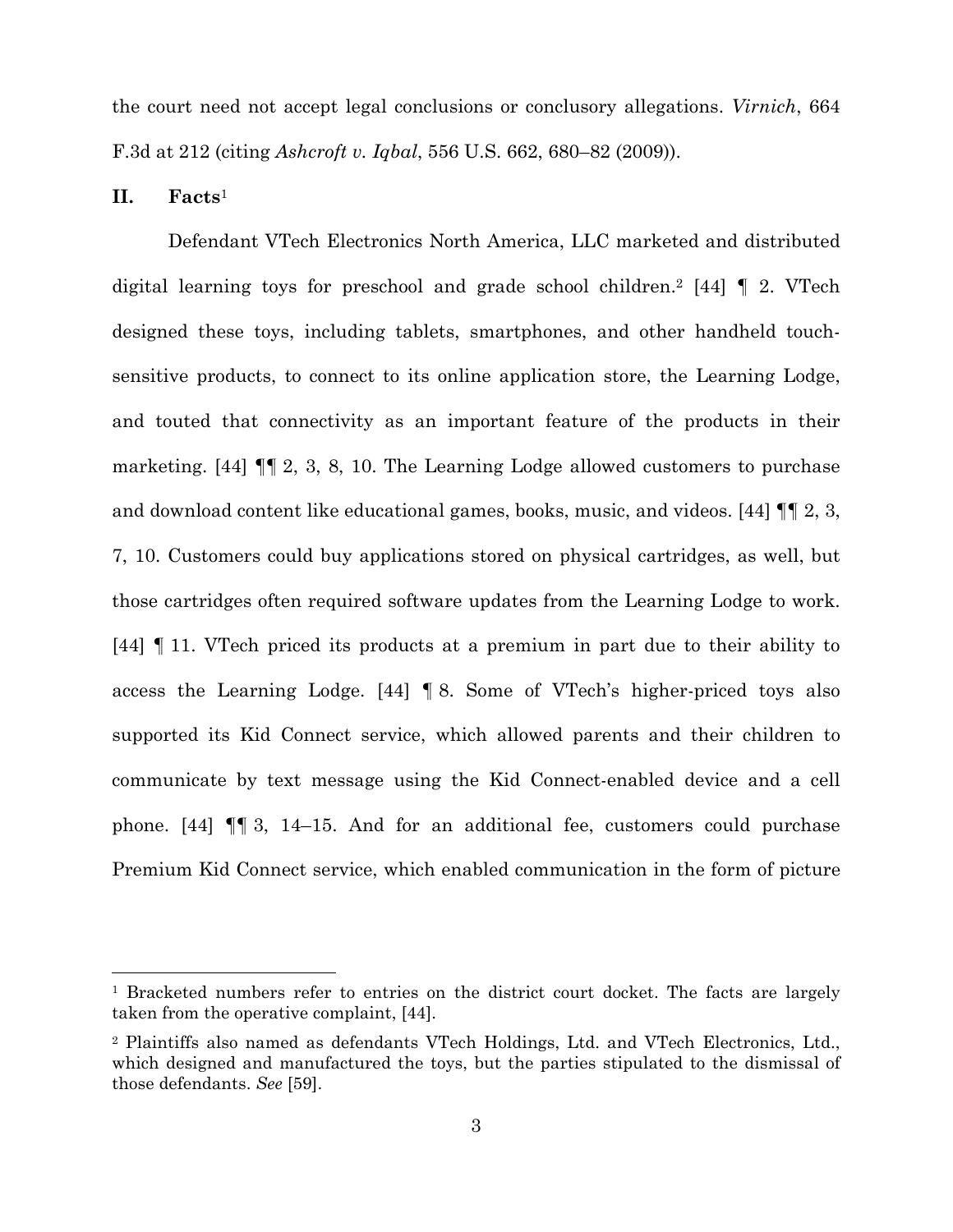and voice messages (in addition to text messages) and provided access to group bulletin boards. [44] ¶ 15.

To access those online services, or to receive software updates for the toys, customers had to affirmatively agree to certain terms and conditions and register for online accounts with VTech.3 [44] ¶¶ 9, 16, 22. Registration required the submission of personally identifying information, including parents' names, home addresses, email addresses, passwords, and credit or debit card information. [44] ¶ 16. Once a parent activated an account, VTech allowed the parent to create a user profile for the child by providing VTech with the child's name, password, birthdates, gender, and photographs. [44] ¶ 17. VTech stored that information, as well as the content of any messages exchanged over the Kid Connect platform, on its servers. [44] ¶¶ 15, 71.

Plaintiffs are eight adults who purchased VTech's Learning Lodge-enabled products, and fourteen children who used those products. [44] ¶¶ 56, 63, 71, 80, 88, 95, 103–04, 113, 121–22, 125–26. Most of plaintiffs' products also supported the Kid Connect service, and one plaintiff paid for the Premium Kid Connect service. *Id.* All plaintiffs created online accounts and user profiles and submitted personally identifiable information to VTech. *Id.*

 $\overline{a}$ 

<sup>&</sup>lt;sup>3</sup> The complaint includes only an excerpt of the terms and conditions to which plaintiffs agreed, but VTech submitted copies of the Terms and Conditions of Learning Lodge, [62-1], the Terms and Conditions of VTech Kid Connect, [62-2], and the VTech Privacy Policy, [62- 3], which is incorporated by reference into each of the first two documents. Plaintiffs do not object to the introduction of those exhibits, and refer to them in their response brief. Because the terms are referred to in the complaint and central to plaintiffs' claims, VTech's exhibits will be considered on this motion.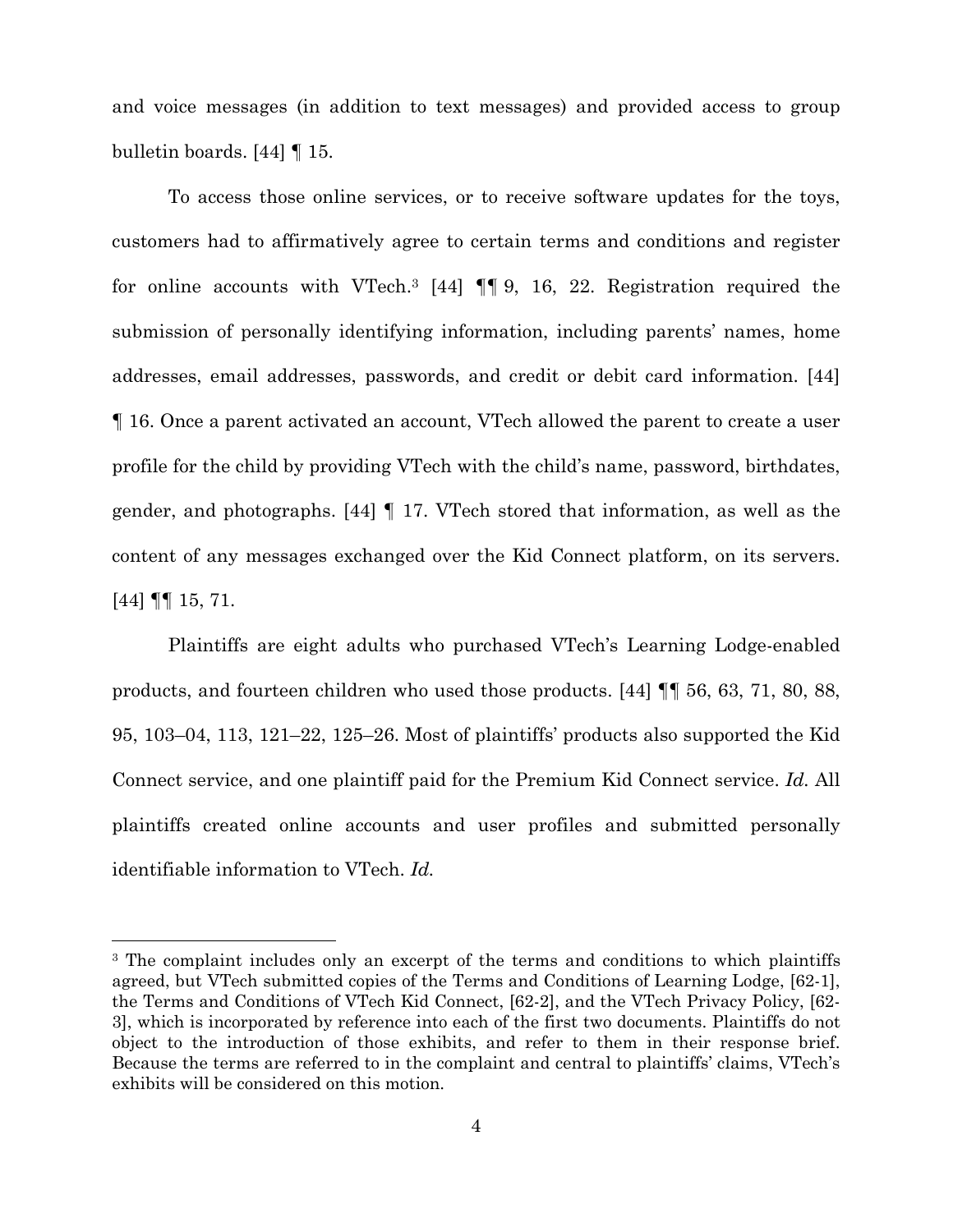Plaintiffs allege that VTech's handling of their data was governed by the terms and conditions to which they agreed prior to registration—*i.e.*, before they submitted their personal information and before they formally accepted the terms of online service. [44] ¶ 22. Plaintiffs do not specify which set of terms and conditions they are referring to—the Terms and Conditions of Learning Lodge, the Terms and Conditions of VTech Kid Connect, or both. But it makes little difference, since both documents incorporate by reference VTech's Privacy Policy, which lies at the heart of plaintiffs' claims. [44] ¶ 22; [62-1]; [62-2]. The Privacy Policy informed them that:

The security of your personal information is important to VTech, and VTech is committed to handling your information carefully. In most cases, if you submit your PII to VTech directly through the Web Services it will be transmitted encrypted to protect your privacy using HTTPS encryption technology. Any Registration Data submitted in conjunction with encrypted PII will also be transmitted encrypted. Further, VTech stores your PII and Registration Data in a database that is not accessible over the Internet.

[44] ¶ 22. The Privacy Policy also said that any submitted information about children "is treated and handled in the same manner as the information we collect about you." *Id.* Despite these promises, VTech neither used encryption when transmitting customers' data nor stored that data in a place inaccessible from the internet, putting it at risk of theft. [44] ¶¶ 5, 32, 33.

In November 2015, a hacker infiltrated VTech's servers and downloaded personally identifiable information relating to 4.8 million adult accounts and 6.3 million child profiles. [44] ¶¶ 4, 25. The hacker reached out to a journalist, who shared the data with a data security consultant and notified VTech. [44] ¶¶ 37, 51. Once it was alerted, VTech confirmed to the public that customer data had been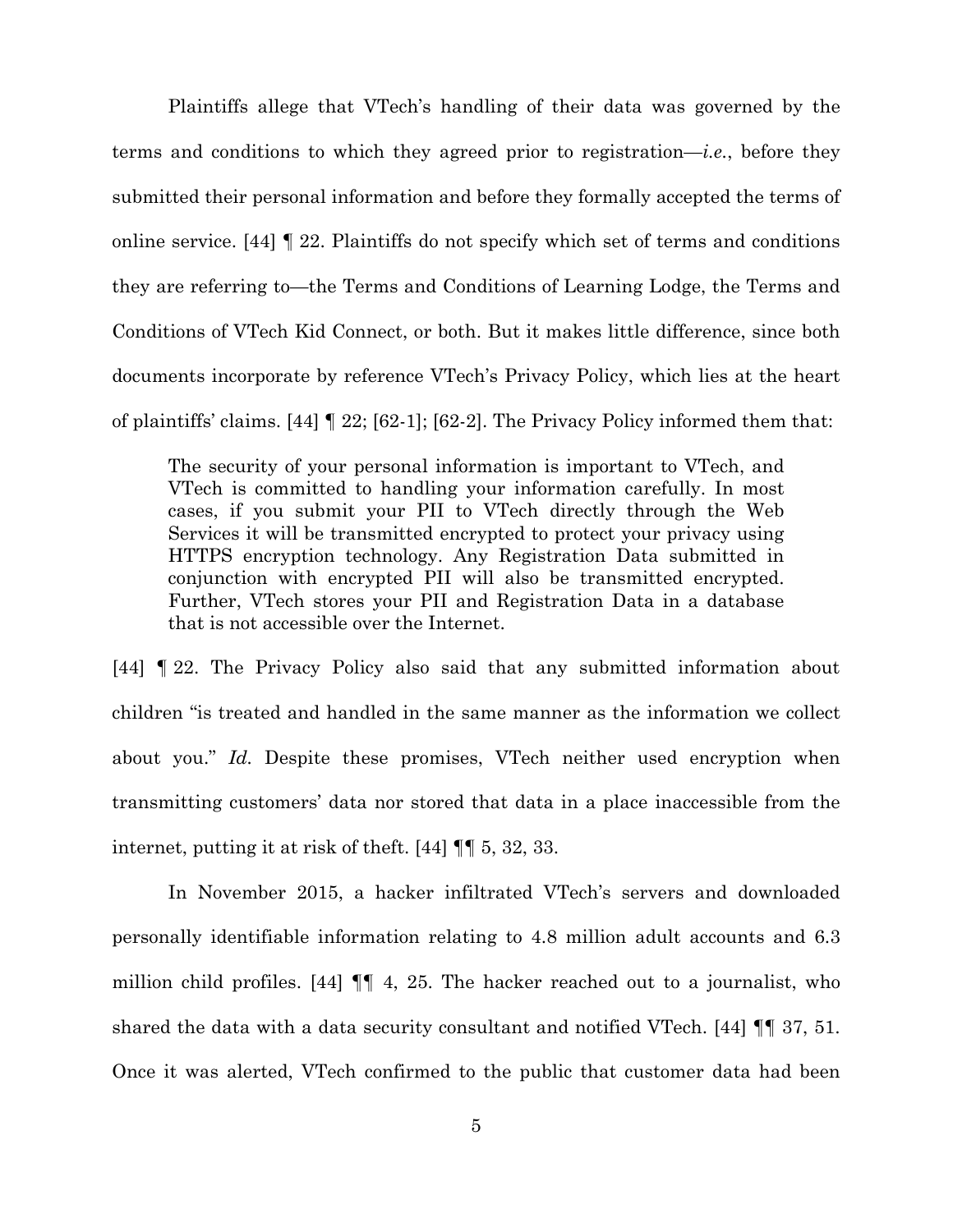exposed, and clarified a few days later that the data included parents' names, email and mailing addresses, IP addresses, download and purchase histories, passwords, and the secret questions and answers used for password retrieval. [44] ¶¶ 26–27. The data also included children's names, genders, birthdates, photos, and Kid Connect communications, including text, image, and audio recordings, between the children and their parents. [44] ¶¶ 26–27. The children's home addresses can be easily determined by anyone with access to the data. [44] ¶¶ 18, 26. As a result of the data breach, plaintiffs fear that they are exposed to an increased risk of identity theft and will be for years to come.  $[44]$   $\P$  52, 53. They also fear that harm may befall the children if predators gain access to their information. [44] ¶ 49.

In response to the Data Breach, VTech suspended all access to its online services for nearly two months while it investigated the breach and changed its data security protocols. [44] ¶¶ 6, 41. Access to the Learning Lodge has since been restored for certain products, but the Kid Connect service remains disabled. [44] ¶ 6. And although VTech insists that its system is now secure, plaintiffs believe that it is still plagued by fundamental security flaws. [44] ¶¶ 42, 44.

Plaintiffs allege that, had they known of VTech's inadequate data security measures, or that VTech would suspend access to the online services for an extended period of time, they would have paid less for the products or would not have purchased them at all. [44] **[24.** They also allege that inadequate security makes the products worth less than the products that plaintiffs were promised. [44] ¶ 44. Plaintiffs bring claims for breach of contract, breach of the implied covenant of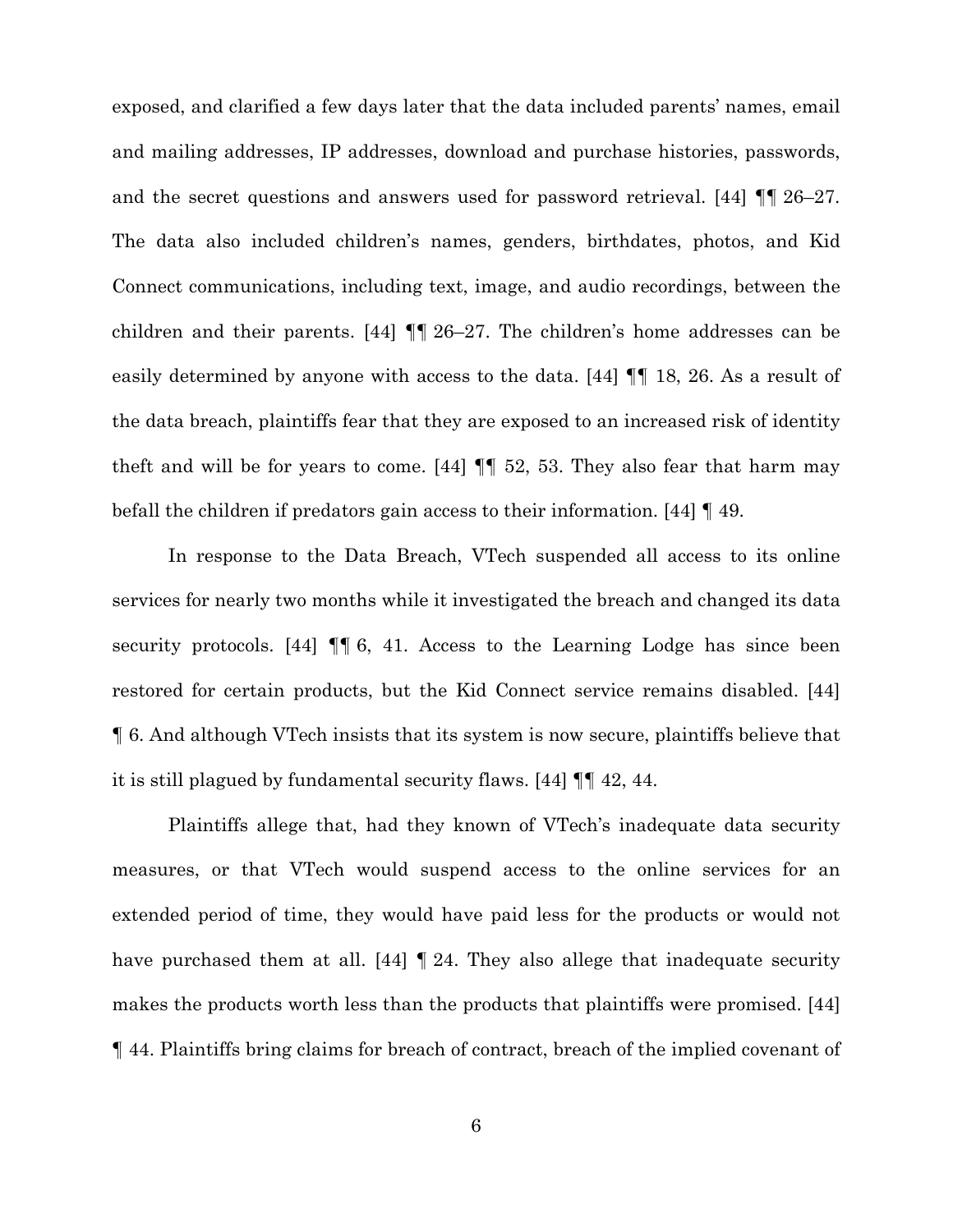good faith and fair dealing, breach of the implied warranty of merchantability, and violation of the Illinois Consumer Fraud and Deceptive Business Practices Act.4 And they bring a separate cause of action for declaratory relief.

#### **III. Analysis**

1

### **A. Article III Standing**

VTech seeks dismissal of the complaint for lack of Article III standing. To establish standing under Article III, a plaintiff must show that they have "(1) suffered an injury in fact, (2) that is fairly traceable to the challenged conduct of the defendant, and (3) that is likely to be redressed by a favorable judicial decision." *Spokeo, Inc. v. Robins*, 136 S.Ct. 1540, 1547 (2016) (citing *Lujan v. Defs. of Wildlife*, 504 U.S. 555, 560–61 (1992)). The parties focus on the injury-in-fact requirement. A plaintiff must have "suffered 'an invasion of a legally protected interest' that is 'concrete and particularized' and 'actual or imminent, not conjectural or hypothetical.'" *Spokeo*, 136 S.Ct. at 1548 (quoting *Lujan*, 504 U.S. at 560). Plaintiffs argue that they suffered injuries in the form of (1) future harm and the time and expense of protecting themselves from that harm, (2) economic loss due to purchasing a product that turned out to be less valuable than it was held out to be, and (3) the emotional distress resulting from the public exposure of sensitive data concerning their children.

<sup>4</sup> Jurisdiction arises under the Class Action Fairness Act, because minimal diversity existed between the parties at the time the complaint was filed (plaintiffs are citizens of California, Georgia, Illinois, Massachusetts, New York, and Washington, and dismissed defendant VTech Electronics Limited is a citizen of China); the total number of members of the class is greater than 100; and the amount in controversy exceeds \$5,000,000. *See* 28 U.S.C.  $\S$  1332(d)(2)(A), (C). The citizenship of the only remaining defendant, VTech Electronics North America, LLC, is not yet properly alleged.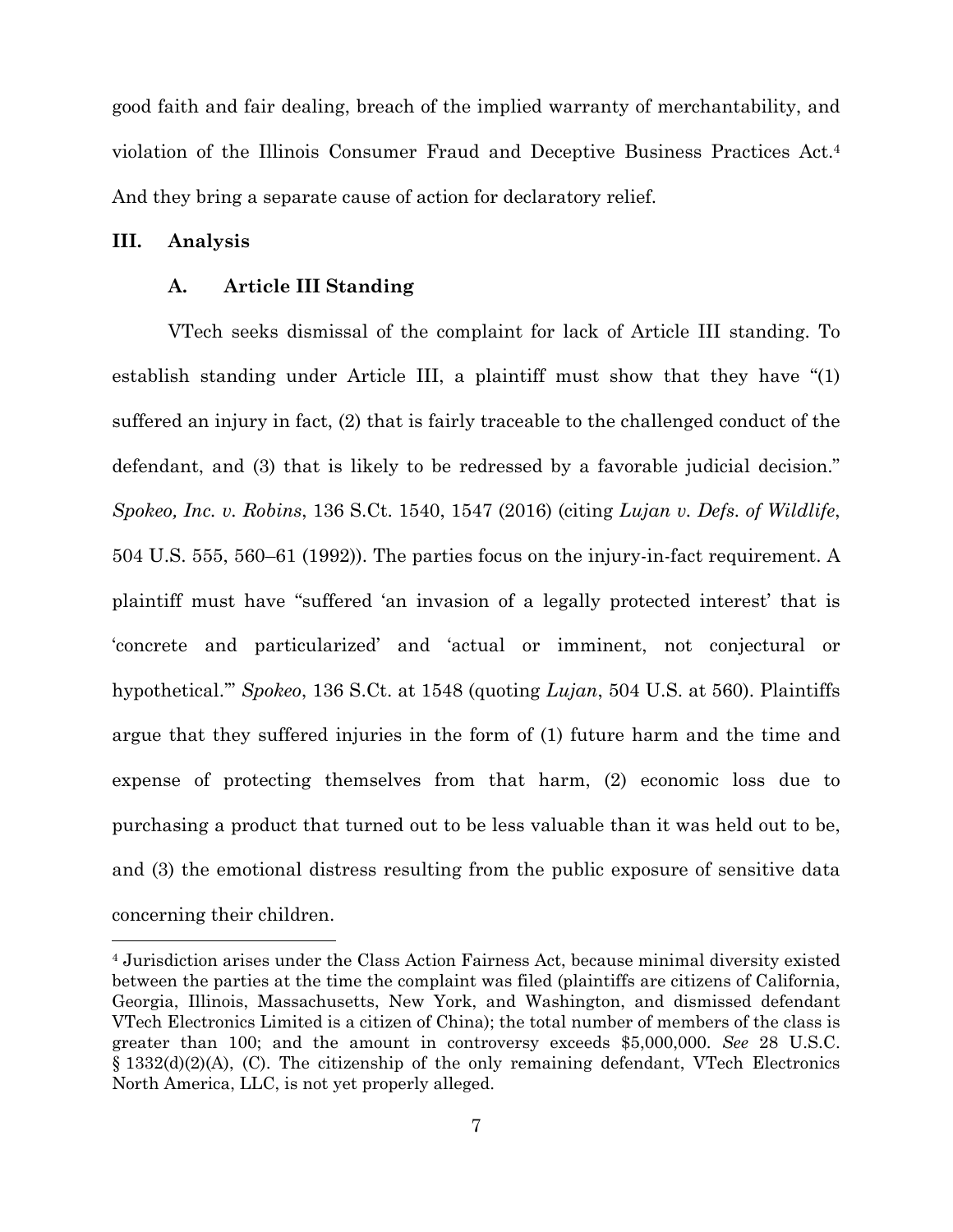#### *1. Future Harm and Mitigation Expenses*

Allegations showing a "substantial risk" of future harm can establish Article III standing. *Remijas v. Neiman Marcus Grp., LLC*, 794 F.3d 688, 693 (7th Cir. 2015) (citing *Clapper v. Amnesty Int'l USA*, 568 U.S. 398, 133 S.Ct. 1138, 1150 n.5 (2013)). When that harm is imminent, mitigation expenses qualify as actual injuries that support Article III standing. *Remijas*, 794 F.3d at 694. Plaintiffs argue that, because a hacker breached VTech's network and stole their personally identifiable information, they faced a threat of future harm sufficient to confer standing. And while they suggest that that threat relates to multiple types of harm, they do not specifically address anything other than identity theft. They also argue that they would have acted reasonably in protecting themselves from identity theft by expending time and money to monitor their financial statements and credit reports. Plaintiffs rely on *Monsanto Co. v. Geertson Seed Farms*, 561 U.S. 139 (2010), in which a substantial risk of harm (that might not have occurred in fact) would impose mitigation costs, thereby satisfying the injury-in-fact requirement. *Id.* at 155. But plaintiffs do not explain how the data breach subjected them to a substantial risk of identity theft and corresponding mitigation costs.

In certain situations, a data breach can result in an increased risk of identity theft sufficient to confer standing. *See, e.g., Lewert v. P.F. Chang's China Bistro, Inc.*, 819 F.3d 963, 967 (7th Cir. 2016); *Remijas*, 794 F.3d at 693. In both *Lewert* and *Remijas*, the plaintiffs alleged the theft of their payment-card information, and that the theft resulted in some of them finding fraudulent charges on their financial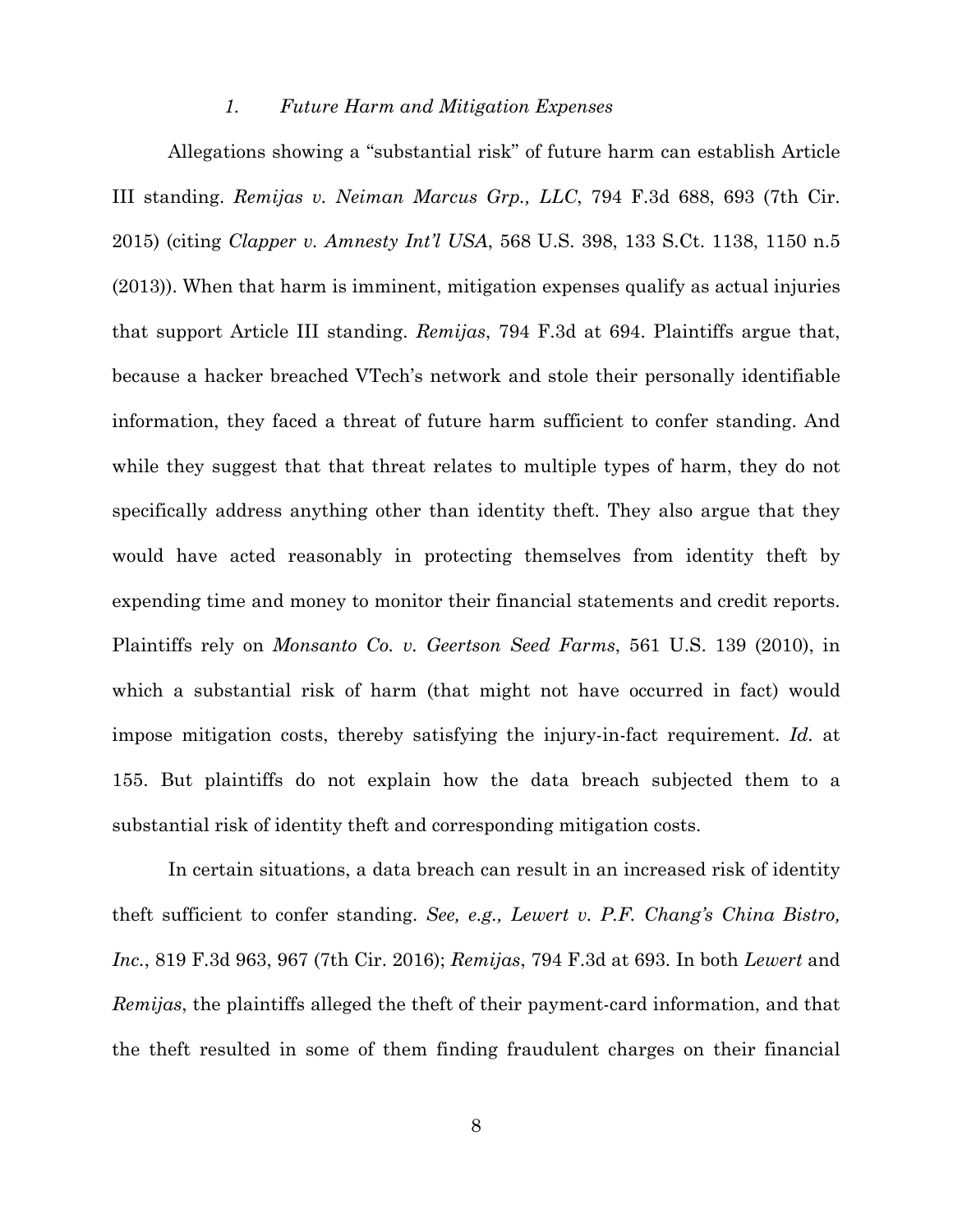statements. In *Lewert*, the court held that a substantial risk of harm from the data breach could be plausibly inferred, "because a primary incentive for hackers is 'sooner or later[ ] to make fraudulent charges or assume those consumers' identities[.]'" *Lewert*, 819 F.3d at 967 (quoting *Remijas*, 794 F.3d at 693). The court also held that the time and money the plaintiffs spent protecting themselves against future identity theft and fraudulent charges also qualified as injuries for the purposes of Article III. *Id.* at 967; *see also Remijas*, 794 F.3d at 694 ("An affected customer, having been notified by Neiman Marcus that her card is at risk, might think it necessary to subscribe to a service that offers monthly credit monitoring.").

Plaintiffs here fail to make the connection between the data breach they allege and the identity theft they fear. Specifically, plaintiffs do not explain how the stolen data would be used to perpetrate identity theft. Unlike the data breaches in *Lewert* and *Remijas*, the data stolen here did not include credit-card or debit-card information, or any other information that could easily be used in fraudulent transactions. *See Lewert*, 819 F.3d at 967 ("We recognized in *Remijas* that the information stolen from payment cards can be used to open new cards in the consumer's name."). It is unclear how the disclosure of plaintiffs' names, addresses, birthdates, and VTech account information would increase the risk of fraudulent transactions on plaintiffs' credit cards or fraudulent accounts being opened in their names. Plaintiffs say the dissemination of their VTech usernames, passwords, and secret questions and answers could compromise their other online accounts, such as with eBay or PayPal. But again, they do not provide a logical explanation as to how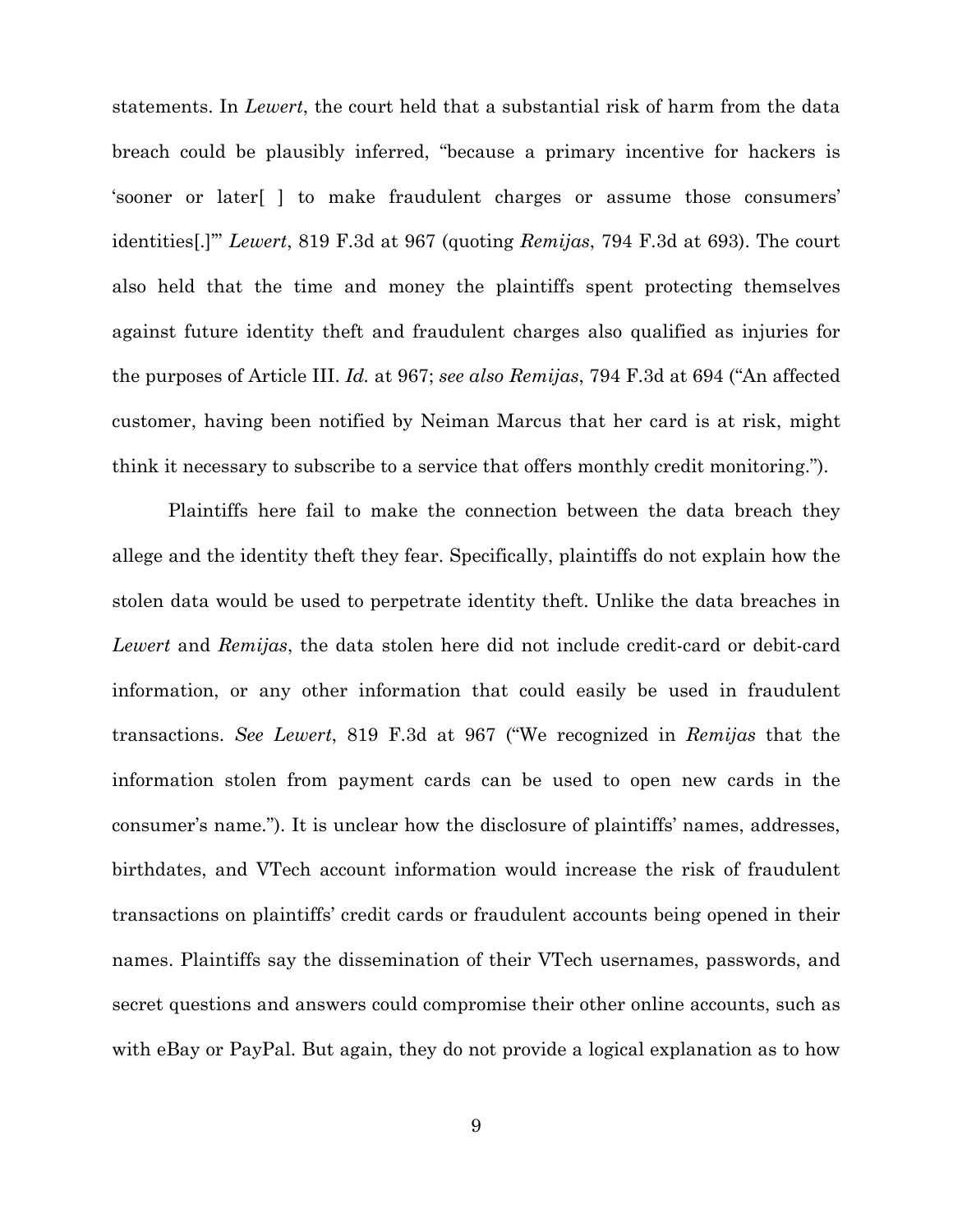the disclosure of their VTech login credentials would make fraudulent charges or identity theft likely. Perhaps plaintiffs used the same username and password for all of their online accounts, and knowledge of their VTech account credentials gave the hacker access to their PayPal accounts. This is speculation, and plaintiffs do not make such allegations. Plaintiffs have not shown an increased risk of identity theft due to a data breach because they do not allege how the stolen data would aid identity thieves in their efforts.

VTech also notes that plaintiffs do not allege that any fraudulent transactions occurred, or that the personal information was stolen by individuals who intended to misuse it. In *Lewert* and *Remijas*, the data breach had already resulted in fraudulent charges for some plaintiffs, making it more likely that other plaintiffs would eventually suffer the same harm. But plaintiffs have alleged no such fallout from the VTech breach. And plaintiffs do not show any other indication that their risk of identity theft increased due to the data breach. The Seventh Circuit assumed in *Remijas* that hackers steal consumers' private information to make fraudulent charges or assume those consumers' identities, but an article cited in this complaint calls that assumption into question for purposes of this litigation. According to the article, the hacker told the article's author that he did not intend to sell or publish the data. [44] ¶ 34. Plaintiffs directly quote the hacker as saying, "Frankly, it makes me sick that I was able to get all of this stuff." [44] ¶ 36. To the extent that plaintiffs are worried that other hackers may have accessed their data in a different data breach, that is the sort of speculative harm that cannot meet the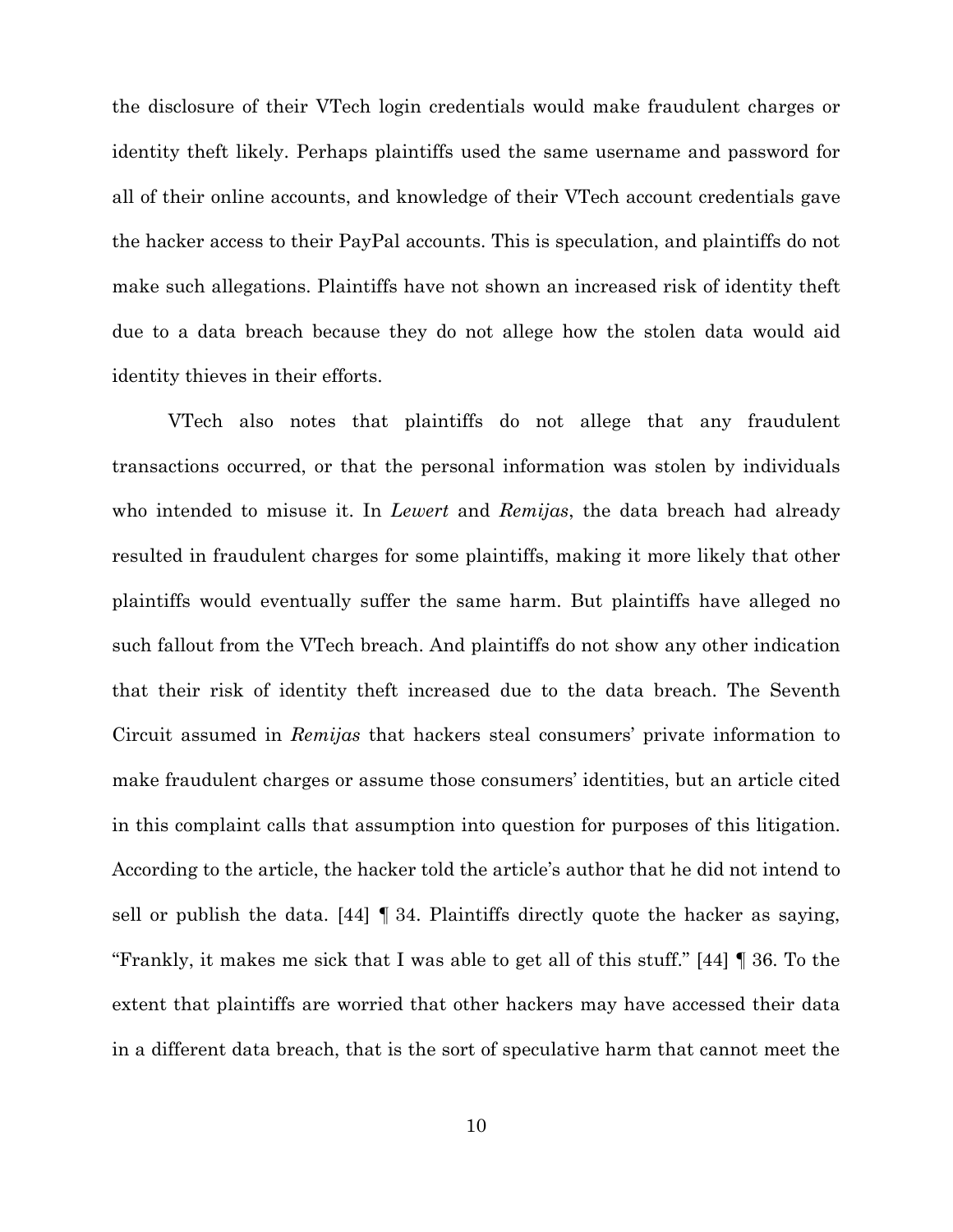injury-in-fact requirement. *See Clapper*, 133 S. Ct. at 1155 (rejecting standing theory based on a speculative chain of events). With respect to this data breach, plaintiffs have not plausibly alleged a substantial risk of harm sufficient to confer standing.<sup>5</sup>

Neither the complaint nor plaintiffs' brief makes clear that plaintiffs actually engaged in mitigation efforts, such as reviewing financial statements or purchasing credit-monitoring services, to protect against identity theft. But without imminent harm, mitigation expenses do not meet the injury-in-fact requirement, anyway. *Id*. To the extent plaintiffs allege a nonzero amount of time or money spent to protect themselves from future harm, those efforts do not qualify as actual injuries and do not support Article III standing.

## *2. Economic Injury*

 $\overline{a}$ 

Plaintiffs allege present injury in the form of benefit-of-the-bargain damages resulting from their breach of contract claim, because the products they received were worth less than the products they were promised. "[F]inancial injury in the form of an overcharge can support Article III standing." *Remijas*, 794 F.3d at 694– 95 (citing *In re Aqua Dots Products Liab. Litig.*, 654 F.3d 748, 751 (7th Cir. 2011)). The court in *Remijas* noted that many of the cases applying that principle involve products liability claims against defective or dangerous products, where a consumer

<sup>5</sup> While they do not discuss it in their brief, plaintiffs also allege in the complaint a threat of future harm to the children from predators. But again, plaintiffs do not allege that the hacker is a predator, or that the hacker disseminated the information broadly, to predators or anyone else who would harm the children. Harm need not be literally certain to confer standing, but allegations of future harm based on poor data security, without allegations to support an inference that someone with potentially malicious intent will access the data, is too speculative to confer standing.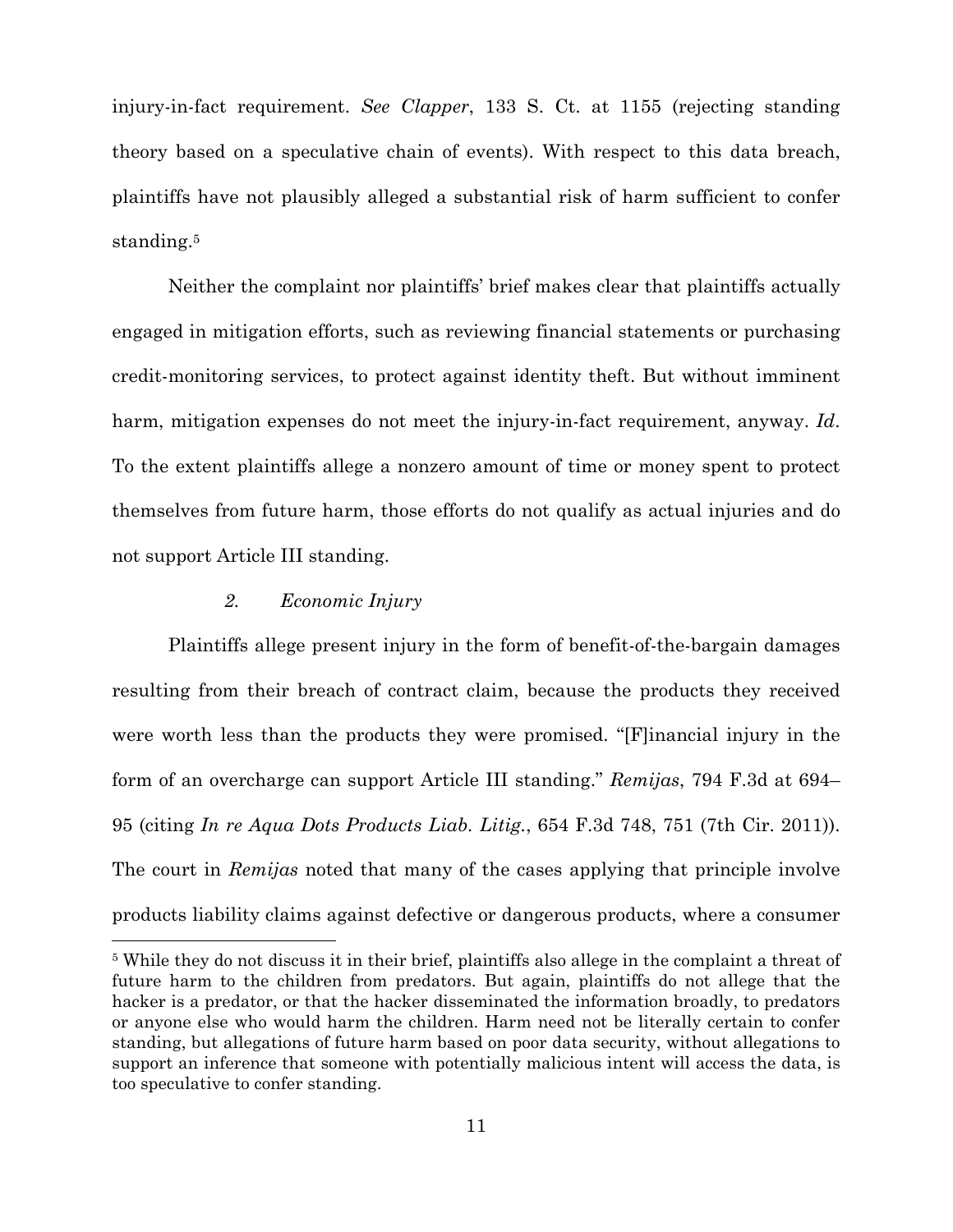would not have paid a premium price for a product had he known of the defect or dangerous condition. *Id.* at 695. Plaintiffs rely in part on *In re Aqua Dots*, which involved such a products liability claim, but they explicitly argue that their claims are not rooted in products liability or tort law, but rather contract law. And they focus on cases that do not address Article III standing. For example, they cite to *McManus v. Fleetwood Enterprises*, 320 F.3d 545 (5th Cir. 2003), a case addressing class certification, which held that a plaintiff may be entitled to benefit-of-thebargain damages in a breach of implied warranty of merchantability action under Texas law, where the defendant represented that a product had a capability that it did not in fact have. They also refer to *International Brotherhood of Teamsters, Local 734 Health & Welfare Trust Fund v. Philip Morris Inc.*, 196 F.3d 818 (7th Cir. 1999), which explained that consumers' economic loss due to inflated pricing or lowered product quality resulting from antitrust violations conferred prudential standing under antitrust laws. *Id.* at 823 (citing *Reiter v. Sonotone Corp.*, 442 U.S. 330 (1979)). Neither of those cases directly supports plaintiffs' argument, but that argument has merit nonetheless. Economic injury can result from being given a different, less valuable product than the one that was promised and paid for, and such an injury meets Article III's injury-in-fact requirement. *See Carlsen v. GameStop, Inc.*, 833 F.3d 903, 909–10 (8th Cir. 2016) (holding that the difference in value between a subscription to an online magazine that plaintiff paid for and the subscription he received—a subscription with inadequate privacy protection constituted an injury-in-fact for purposes of Article III). Whether the complaint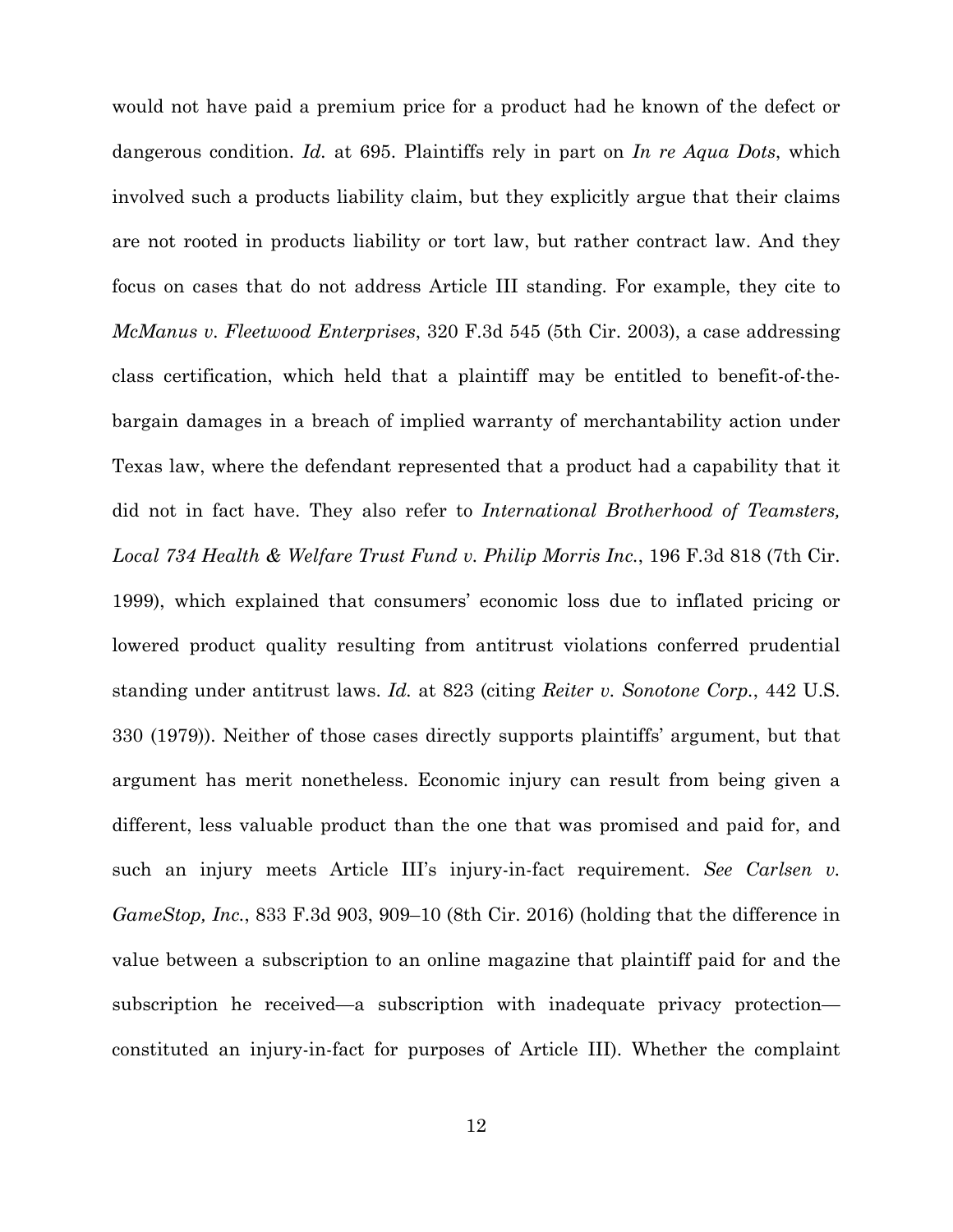plausibly states a claim that would entitle plaintiffs to recover damages is a separate question. *See, e.g., Bd. of Educ. of Oak Park & River Forest H.S. Dist. No. 200 v. Kelly E.*, 207 F.3d 931, 934 (7th Cir. 1999) (rejecting a challenge to standing and noting that "a party's failure to establish a claim for relief differs from a deficiency in subject-matter jurisdiction"). Plaintiffs' allegations of overpayment present a concrete and particularized injury sufficient to confer Article III standing.6

### **B. Breach of Contract**

 $\overline{a}$ 

To state a claim for breach of contract, plaintiffs must allege: "(1) the existence of a valid and enforceable contract; (2) substantial performance by the plaintiff; (3) a breach by the defendant; and (4) resultant damages." *Reger Dev., LLC v. Nat'l City Bank*, 592 F.3d 759, 764 (7th Cir. 2010) (quoting *W.W. Vincent & Co. v. First Colony Life Ins. Co.*, 351 Ill.App.3d 752, 759 (1st Dist. 2004)). Plaintiffs allege that they entered into a contractual relationship with VTech when they purchased the toys, receiving in return for the purchase price 1) effective and industrystandard data security measures, and 2) access to and use of the online services without meaningful interruptions. They further allege that the children who used the toys are entitled to relief as third-party beneficiaries to the contracts. Plaintiffs

<sup>6</sup> Plaintiffs also argue, in a footnote, that the emotional distress caused by the release of their children's data meets the injury-in-fact requirement. Where only an unspecified risk of future financial harm is alleged, emotional distress in the wake of a data security breach is insufficient to establish standing. *See Reilly v. Ceridian Corp.*, 664 F.3d 38, 44 (3d Cir. 2011). Plaintiffs do not provide any authority or explanation that supports a different conclusion when the emotional distress results from non-imminent physical harm to children. Because plaintiffs have Article III standing on other grounds, whether their emotional distress confers standing need not be addressed.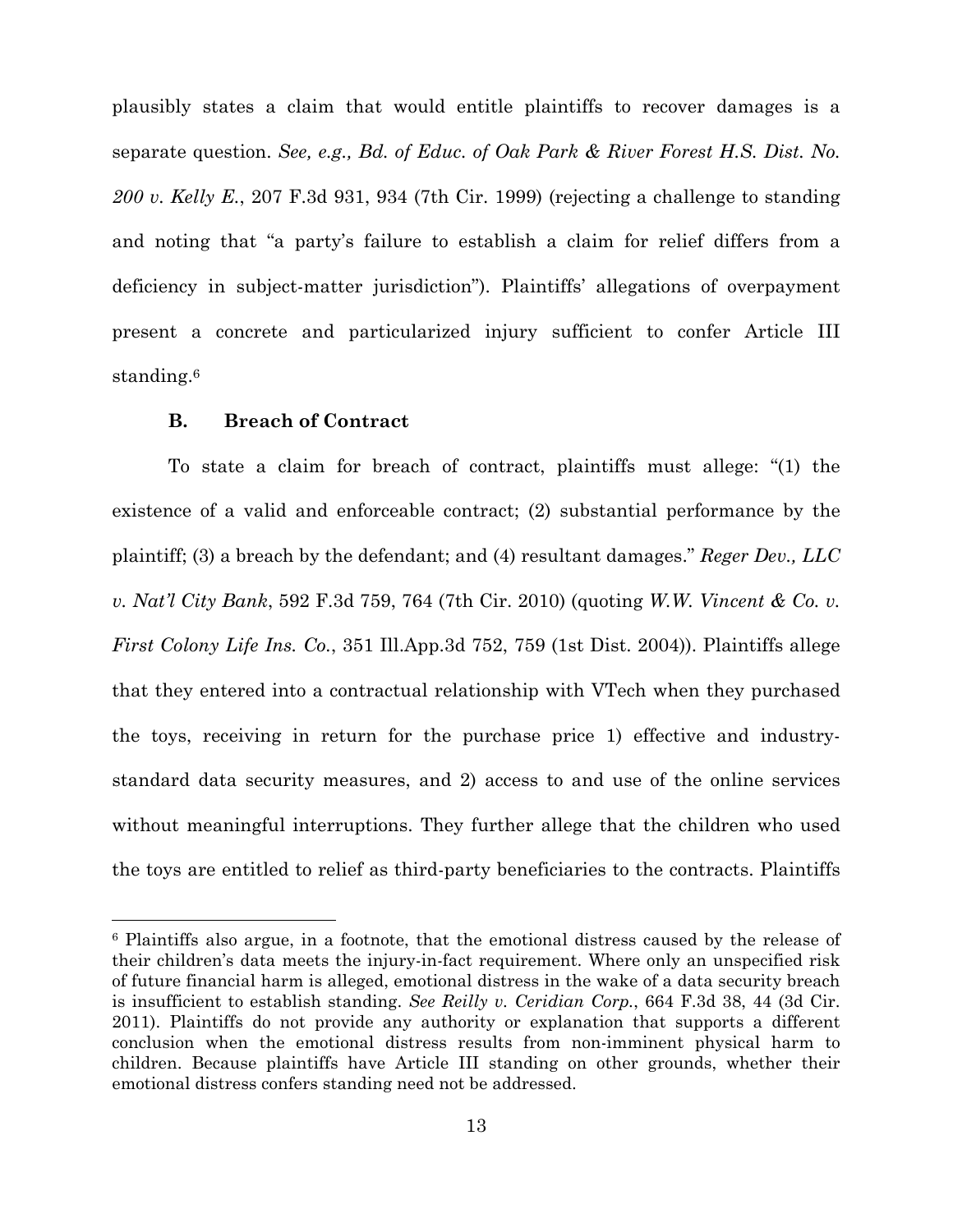say that VTech breached its contractual obligations in two ways: 1) by failing to implement industry-standard data security measures to protect plaintiffs' information, and 2) by suspending access to the online services. VTech counters that the children cannot assert claims for breach of contract, that agreed-upon contractual provisions expressly authorized its conduct, and that the complaint does not plausibly allege actual damages.

## *1. The Minor Plaintiffs*

 "Illinois follows the 'intent to benefit' rule; that is, third-party beneficiary status is a matter of divining whether the contracting parties intended to confer a benefit upon a nonparty to their agreement." *XL Disposal Corp. v. John Sexton Contractors Co.*, 168 Ill.2d 355, 361 (1995). But "there is a strong presumption that parties to a contract intend that the contract's provisions apply to *only* them and not to third parties." *Quinn v. McGraw-Hill Cos., Inc.*, 168 F.3d 331, 334 (7th Cir. 1999) (quoting *155 Harbor Drive Condominium Ass'n v. Harbor Point, Inc.,* 209 Ill.App.3d 631, 647 (1st Dist. 1991)) (emphasis in original). Only express language in a contract identifying the third-party beneficiary or "an implied showing where 'the implication that the contract applies to third parties [is] so strong as to be practically an express declaration'" will suffice. *Id*.

Plaintiffs argue that the fact that the contracts relate to children's toys reflects an intent to benefit those children. Plaintiffs also point out that the Learning Lodge terms acknowledge that children will use the Learning Lodge when it states, "These terms and conditions create an agreement between VTech and an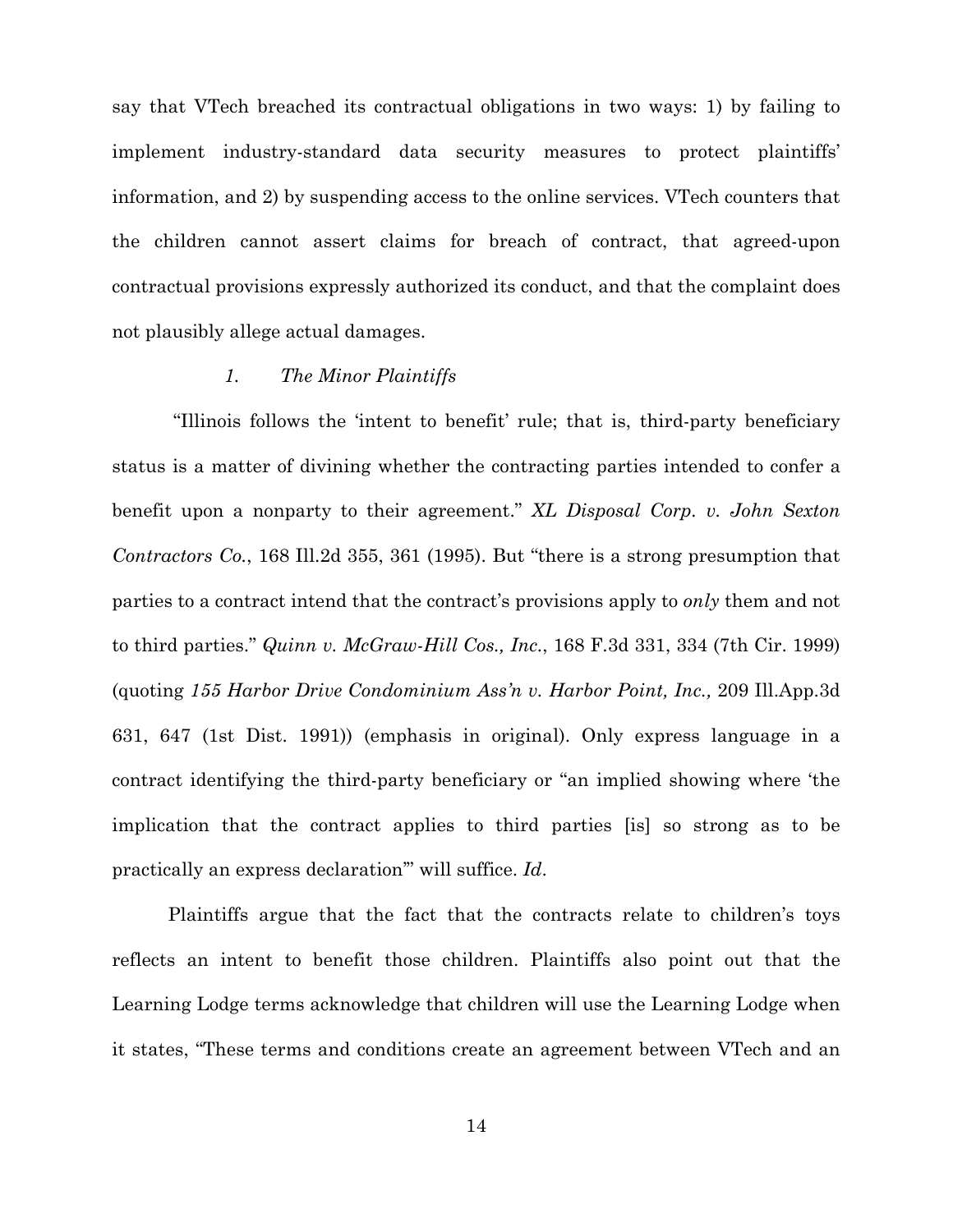adult parent/guardian of any minor child who uses the Learning Lodge." [62-1] § 1.1. But in other areas of the agreements, the terms expressly, and repeatedly, state that the contracts are between VTech and adults, and that the online services are intended for adult use. *See* [62-1] § 1.1; [62-2] § 2.2; [62-3] § 7.1. In light of the presumption against a contract's application to third-parties, combined with the contractual language limiting the contracts' application to VTech and adults, the children who used VTech's products are not third-party beneficiaries of the contracts. Thus, they may not recover under plaintiffs' breach of contract claims.

#### *2. Breach*

Plaintiffs allege that VTech breached its contractual obligations to implement particular data security measures. The complaint does not identify the source of VTech's alleged promises, but in their response brief, plaintiffs clarify that the relevant provisions relating to data security appear in the Learning Lodge terms and in the Privacy Policy. Specifically, they argue that VTech breached express promises to store personally identifiable information offline, to use encryption when transmitting data, and to take reasonable precautions to keep data safe. The parties do not agree on the interpretation and scope of some of those promises, but VTech does not deny that the Learning Lodge terms and the Privacy Policy included data security provisions, and that the complaint alleges that VTech breached those provisions.

Plaintiffs' other theory of breach relates to the temporary (and in some cases ongoing or permanent) suspension of the Learning Lodge and Kid Connect services.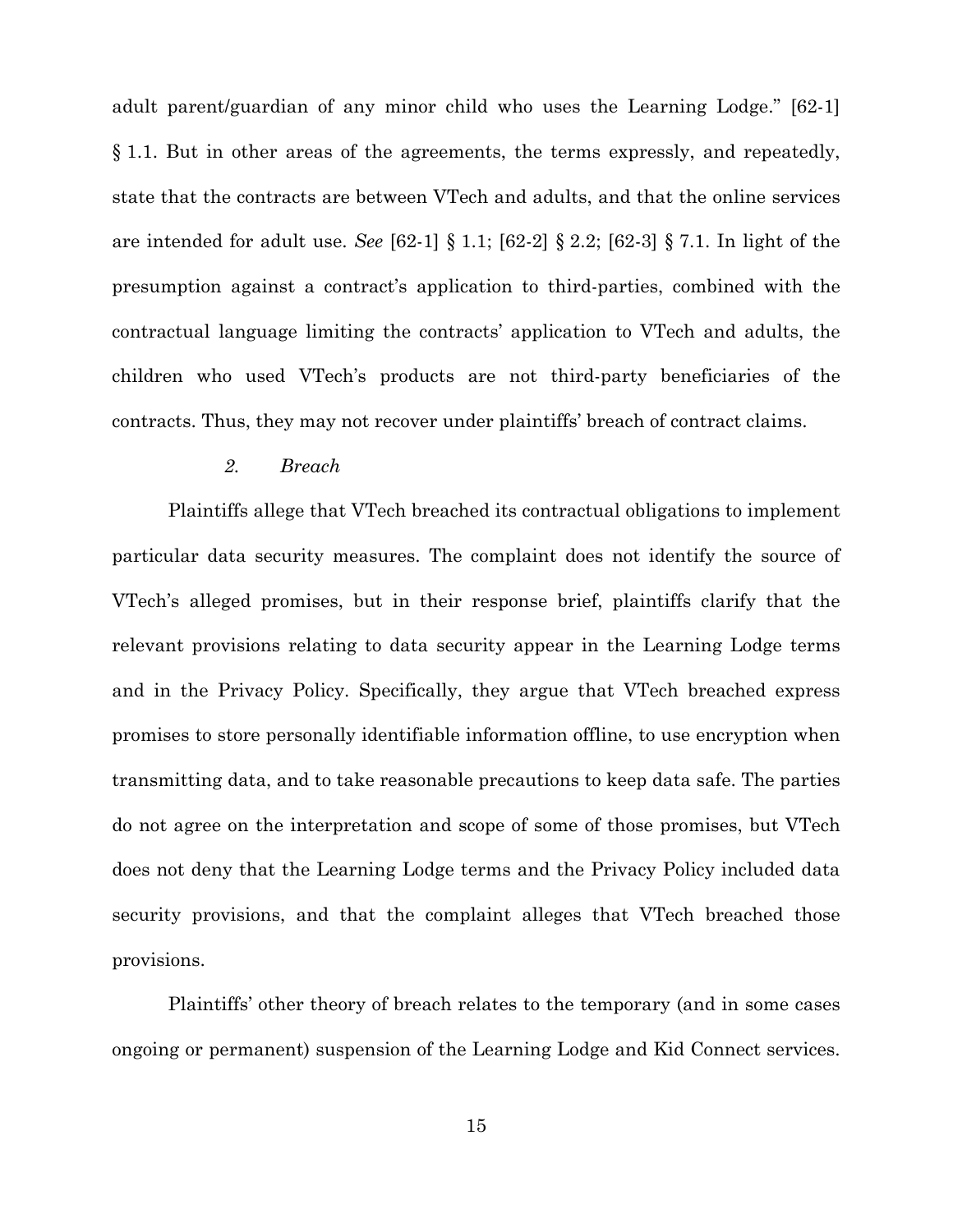Plaintiffs argue that VTech made express, contractual promises to provide those services. VTech denies that it made such promises, and indeed, plaintiffs do not identify any provision in the Learning Lodge terms, Kid Connect terms, or Privacy Policy in support of their argument. Further, VTech argues that its conduct cannot constitute breach, because the Learning Lodge terms expressly authorized it to suspend access to the online services. The document states, in capital letters: "VTech reserves the right to alter or remove the Learning Lodge or suspend or terminate your use in any way, at any time, for any reason, without prior notification, and will not be liable in any way for possible consequences of such changes." [62-1] § 2.7.

Instead of identifying a provision in the online services agreements, plaintiffs base their breach of contract theory on pictures of the packaging of two of the products, which lists the Learning Lodge and Kid Connect services and an "Extensive Learning Software Library" among the product's features.7 VTech notes that the complaint neither includes those pictures nor alleges reliance on product packaging in relation to the provision of online services. Plaintiffs may not amend the complaint in their briefing on a motion to dismiss, s*ee, e.g., Bissessur v. Indiana University Board of Trustees*, 581 F.3d 599, 603 (7th Cir. 2009), so the pictures will be disregarded. But the complaint does suggest that VTech's alleged promise to

 $\overline{a}$ 

<sup>7</sup> Plaintiffs also attach to their brief the user manual for a VTech toy that promotes the use of the Learning Lodge service and offers free content from its software library. *See* [73-1] at 2, 17. VTech objects to the document's consideration on a motion to dismiss, because the complaint makes no mention of it. VTech's objection makes no practical difference, because the document's references to the Learning Lodge are not, as plaintiffs suggest, express promises that VTech will provide access to the online services. Thus, the document does not support plaintiffs' argument. But the objection is proper, and I disregard the document.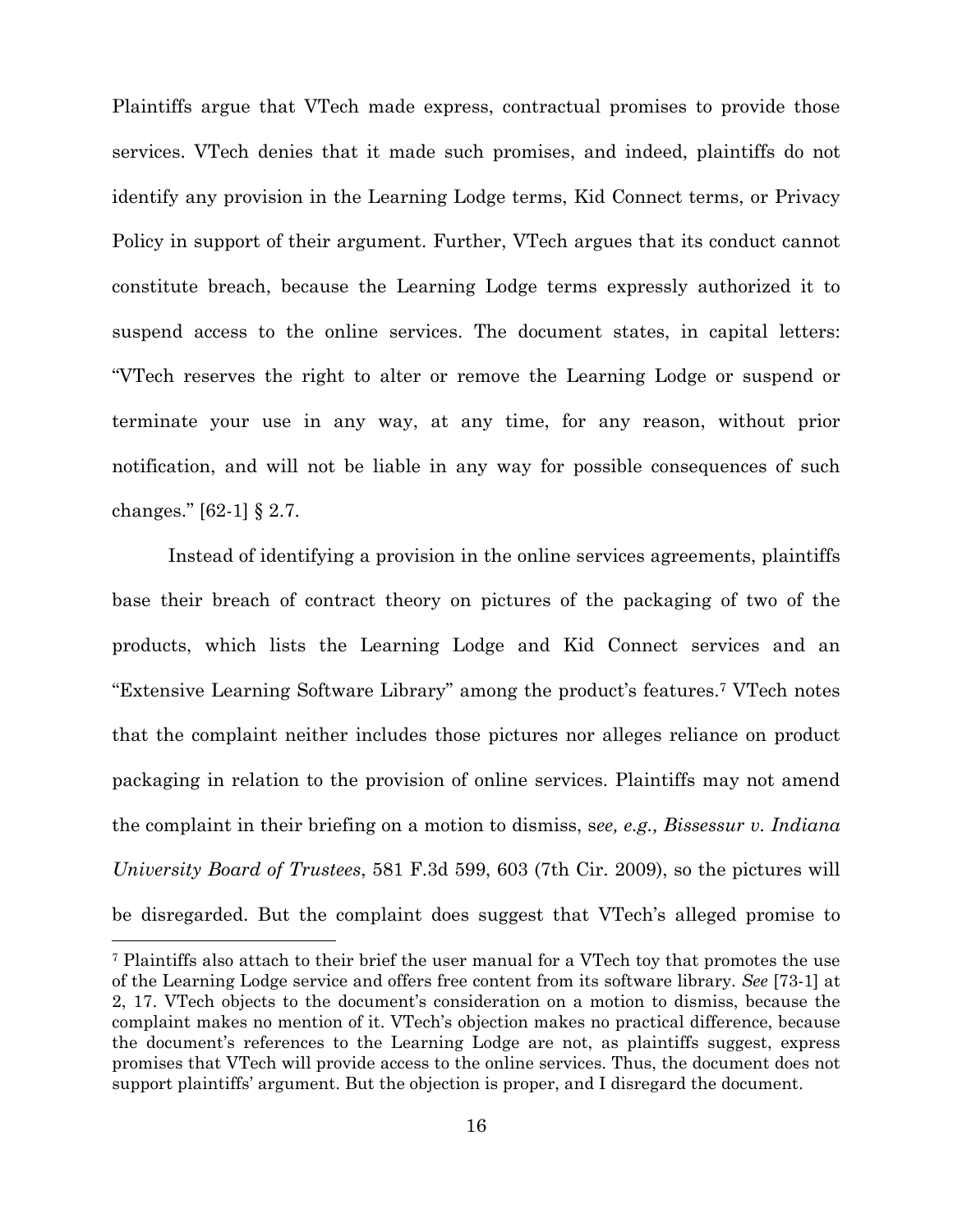provide functional online services became a basis of plaintiffs' bargains due to VTech's marketing campaign, which promoted the toys' access to the Learning Lodge as an important feature. *See* [44] ¶ 8. The complaint explicitly alleges that the toys were "priced at a premium in part due to their ability to access the Learning Lodge," [44] ¶ 8, that plaintiffs purchased "an indivisible ecosystem of goods and services," [44] ¶ 20, and that VTech agreed to provide, in exchange for the purchase price, both the physical toy and the toys' access to the Learning Lodge and Kid Connect services. [44]  $\P$  156, 160. According to plaintiffs, they paid for access to and use of the Learning Lodge and Kid Connect services when they bought the toys (and before they expressly accepted the terms during online registration).

Part of the disconnect between the parties are their competing views of which contract or contracts are at issue. VTech views each plaintiff's initial purchase transaction as relating to the fully-functioning, physical toy itself, rather than a combination of the physical product and online services, and writes off the mention of online services in its product marketing as mere puffery, citing *Carlson v. The Gillette Co.*, No. CV 14-14201-FDS, 2015 WL 6453147, at \*6 (D. Mass. Oct. 23, 2015). VTech's claim of puffery is unpersuasive, but VTech is right that there is a difference between selling a product that combines both a physical toy and a service, and selling a physical toy whose features may be supplemented by a separate service that VTech provided for free. VTech sees the Learning Lodge and Kid Connect services as additional, optional services that VTech offered to plaintiffs after they purchased the toys, and it sees the Learning Lodge and Kid Connect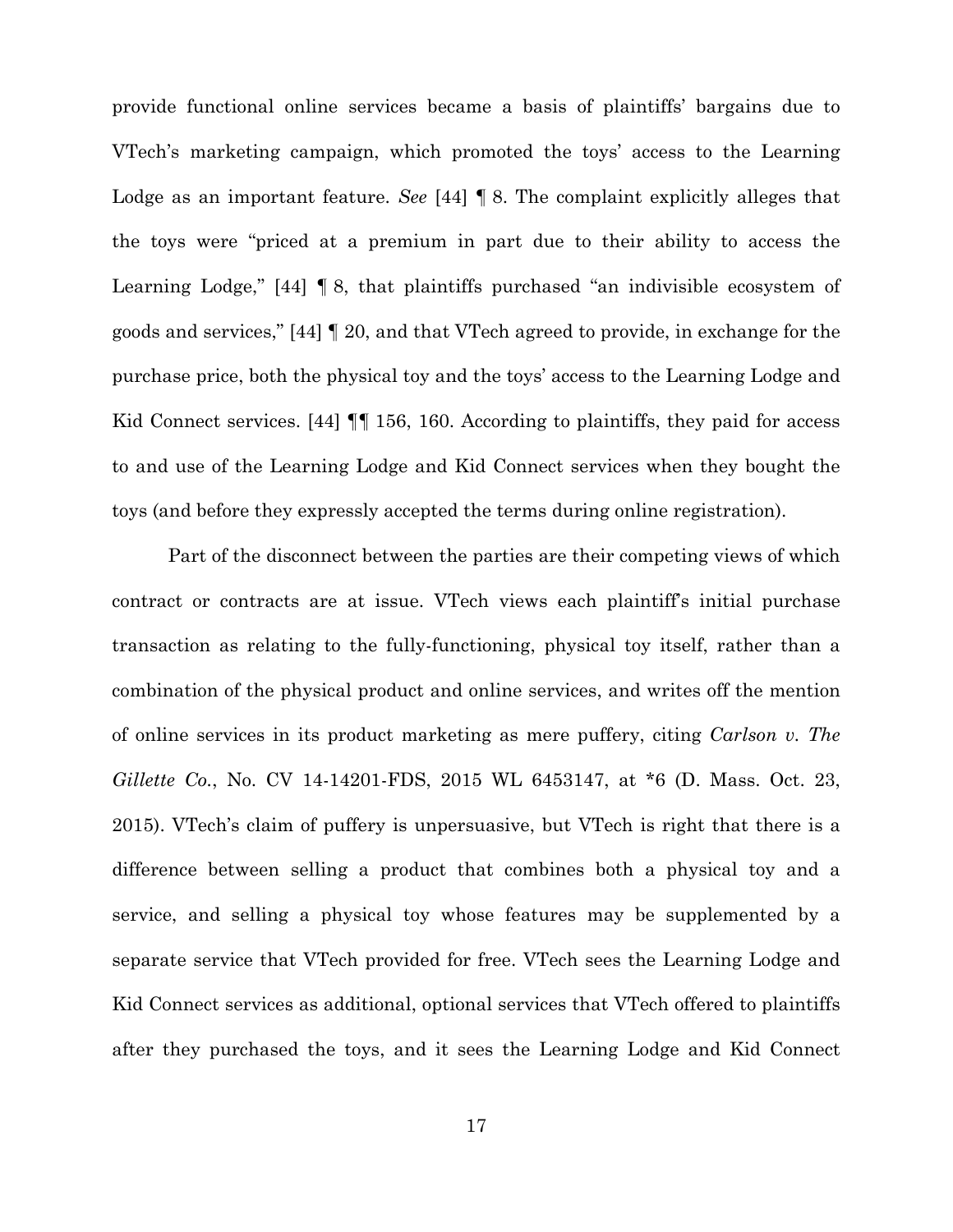terms as contracts unrelated to the original purchase transactions. As noted above, plaintiffs believe they purchased both the toys and the online services together, and that the contracts between the parties that were formed at the time of purchase incorporate the terms and conditions that plaintiffs later agreed to upon registering for the online services. *See* [73] at 21, [78] at 4, Tr. at 4:3–7.

There are a variety of ways to form a contract, and purchase contracts sometimes incorporate terms that a consumer reads after payment. *See Hill v. Gateway 2000, Inc.*, 105 F.3d 1147, 1149 (7th Cir. 1997). But this is not such a case. The complaint does not allege facts sufficient to show that the initial purchase transaction included both the toy and VTech's furnishing of online services. VTech argues that users who registered for online services did not pay any more than those who did not. That argument is inconclusive, as people are free to pay for things that they do not use, and it cannot be inferred from the complaint that the online services were also available to people who did not pay anything at all. Nevertheless, the online services agreements on their face do not suggest that plaintiffs purchased VTech's services, or that the parties intended the terms to be incorporated into the purchase contract. Both the Learning Lodge terms and the Kid Connect terms say that they govern the use of the Learning Lodge and Kid Connect services, respectively, and that in the event a user does not accept the terms, she may not use the services. Neither agreement demands a return of the toy in such a scenario or offers a refund or partial refund of any purchase price. The Learning Lodge terms refer to the purchase of a "compatible VTech product," [62-1]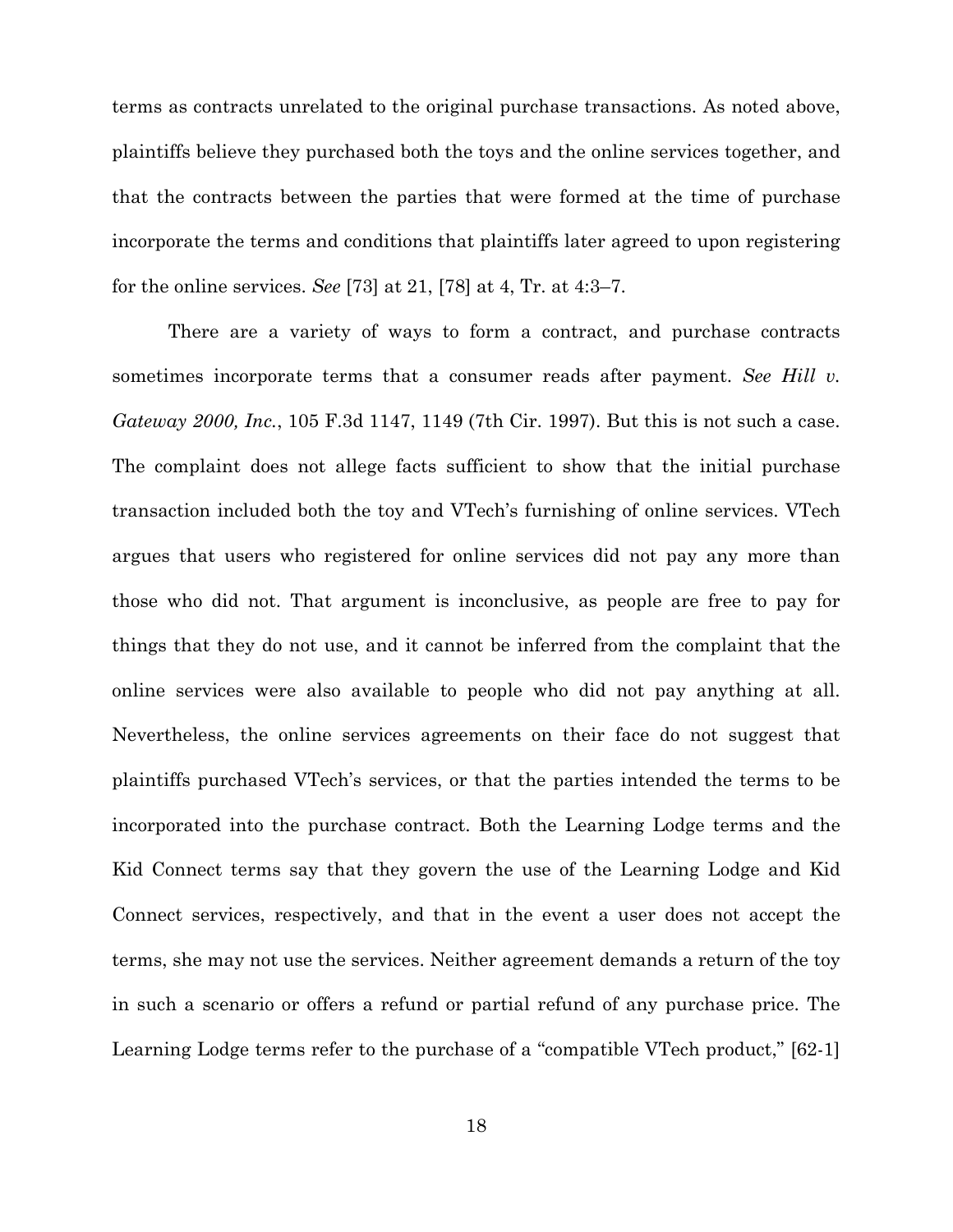§ 2.1, but make no mention of a purchase of the online services. Plaintiffs seem to acknowledge that they paid for only the physical toys when they argue that "this action ultimately remains about—and Plaintiffs are suing to recover the money they paid for—the Toys themselves." [73] at 28–29.

The complaint does not allege facts showing that both parties understood that a portion of the purchase price was allocated to the provision of the online services. The complaint does allege that VTech priced its products based in part on their online capabilities, but that is not enough to show that plaintiffs purchased uninterrupted access to the Learning Lodge or Kid Connect services. VTech is right in that registration for online services is a separate and distinct event, unrelated to the purchase of the toys, and the online services agreements are likewise separate and distinct from the contract made at the point of purchase. Because plaintiffs did not enter into an online services contract at the time of purchase, the complaint does not plausibly allege that VTech breached a contractual obligation to provide those services.

Moreover, plaintiffs affirmatively agreed to a provision in the Learning Lodge terms giving VTech the right to suspend or terminate the online services. Plaintiffs argue that that provision is both procedurally and substantively unconscionable, because it allows VTech to market the toys as having specific features and then remove those features after purchase. But that argument is unpersuasive. Procedural unconscionability exists when a contractual term "is so difficult to find, read, or understand that the plaintiff cannot fairly be said to have been aware he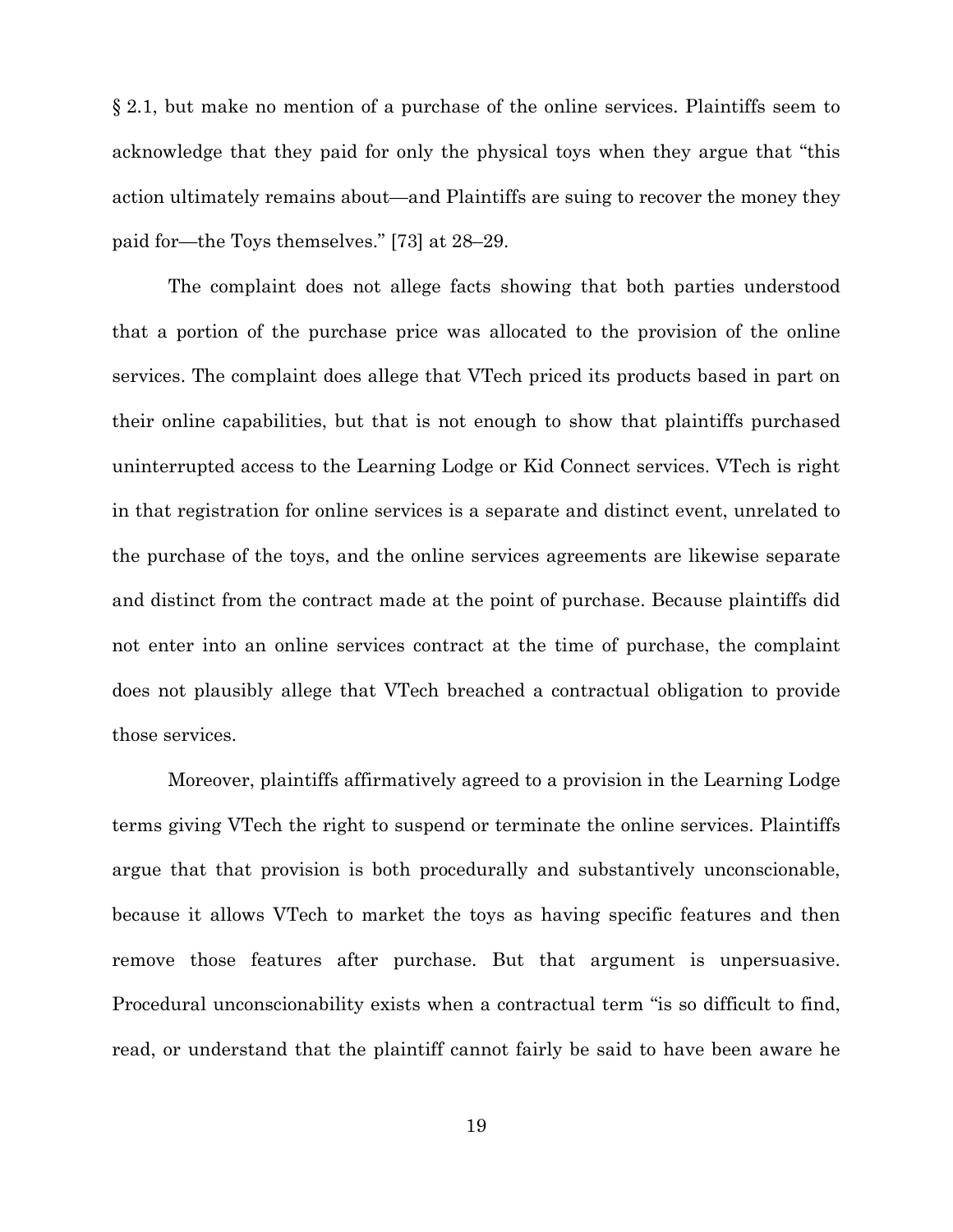was agreeing to it, and also takes into account a lack of bargaining power." *Razor v. Hyundai Motor Am.*, 222 Ill.2d 75, 100 (2006) (citing *Frank's Maintenance & Engineering, Inc. v. C.A. Roberts Co.*, 86 Ill.App.3d 980, 989 (1st Dist. 1980)). "Substantive unconscionability refers to those terms which are inordinately onesided in one party's favor." *Razor*, 222 Ill.2d at 100 (citing *Rosen v. SCIL, LLC*, 343 Ill.App.3d 1075, 1081 (1st Dist. 2003)). Plaintiffs are right to suggest that a term that was unavailable to a consumer until after she purchased a product might be unconscionable, especially if she was not given an opportunity to review and reject that term by returning the product without incurring financial loss. *See Razor,* 222 Ill.2d at 100–01 (holding that a warranty disclaiming consequential damages was ineffective because the purchaser did not have the opportunity to see it until after she entered into the contract to purchase the product). Plaintiffs cite to *Razor*, but its holding applies only if the term in question is intended to govern the product purchased. Therefore, plaintiffs' theory of unconscionability depends on the contention that they purchased the online services together with the toy.

The provision upon which VTech relies is not unconscionable because, as explained above, what is pled is insufficient to establish that online services are part of the purchase transaction. The termination provision and online services agreement do not govern the purchase of the toy. They instead govern the use of a separate service, which may be removed without changing the nature of the bargained-for toy. Plaintiffs had the option of enjoying (or returning) the toys without the use of the online services. And when they did enter into an agreement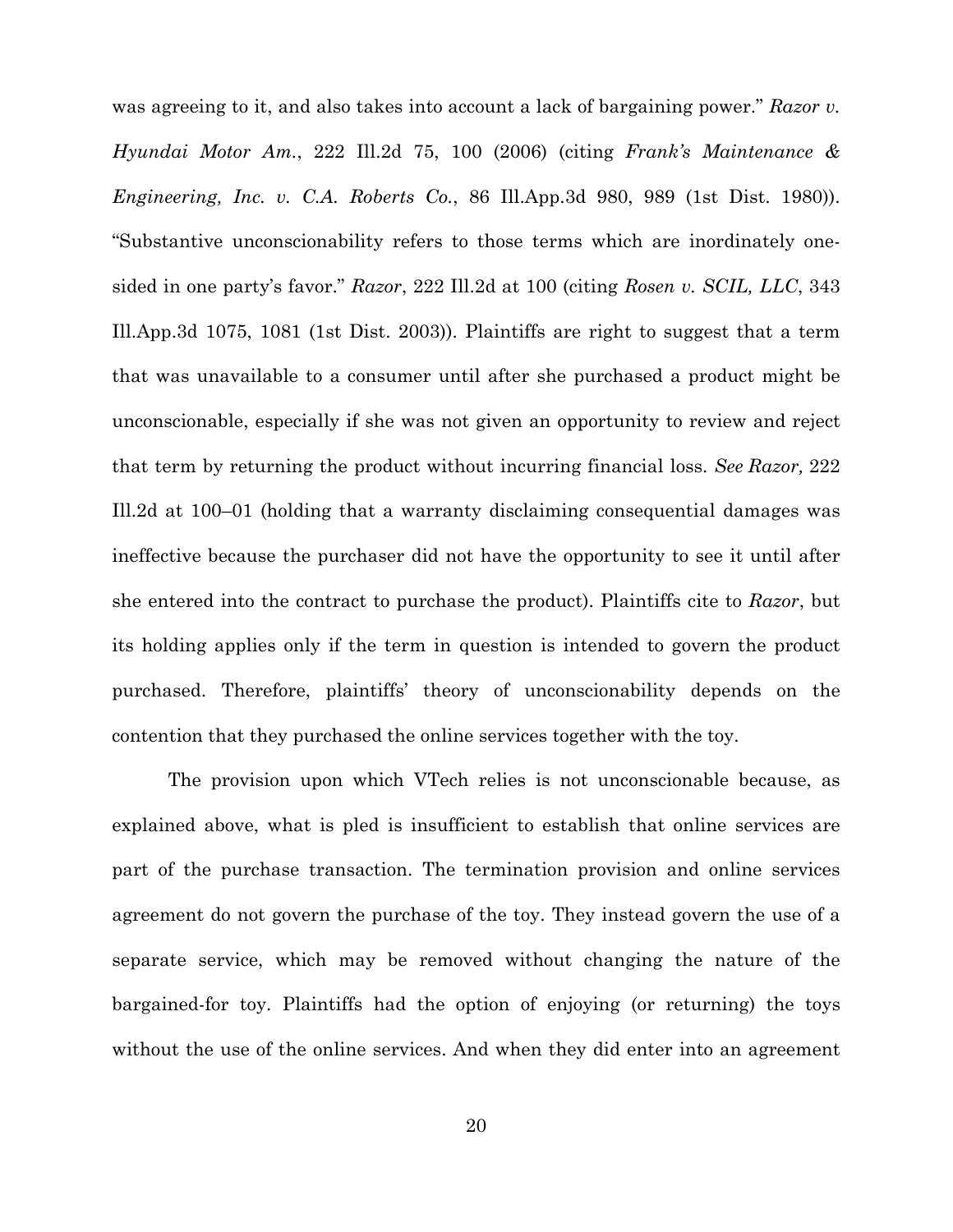for the use of those services, the governing terms, including the provision at issue, were made available to them. That provision is enforceable, and VTech was within its rights to suspend the online services.

VTech also points to several exculpatory provisions in the Learning Lodge terms that disclaim liability for loss or damage relating to the use or inability to use the Learning Lodge or software downloaded through the Learning Lodge. *See* [62-1] §§ 2.4, 3.2, 5, 6. The Kid Connect terms contain similar provisions disclaiming liability due to unauthorized access to VTech's servers or damages relating to the use of the service. *See* [62-2] §§ 11.1, 12.2, 12.3. And VTech refers to a disclaimer in the Privacy Policy that says that "VTech is not responsible for the actions of others." [62-3] § 14. VTech believes that these exculpatory provisions are fatal to plaintiffs' claim. Plaintiffs correctly point out that warranty disclaimers that are inconsistent with an express warranty are ineffective. *See Clemons v. Nissan N. Am., Inc.*, 2013 IL App (4th) 120943, ¶ 45; *see also Jewelers Mut. Ins. Co. v. Firstar Bank Illinois*, 213 Ill.2d 58, 65 (2004) ("A party cannot promise to act in a certain manner in one portion of a contract and then exculpate itself from liability for breach of that very promise in another part of the contract."). But plaintiffs do not identify any conflicting express warranty that they relied upon in purchasing the toy. They do, however, allege breach of the data security provisions in the online services agreements. To the extent that plaintiffs' claim is based on the breach of the data security provisions, the exculpatory provisions do not preclude recovery. To the extent it is based on the suspension of online services, the exculpatory provisions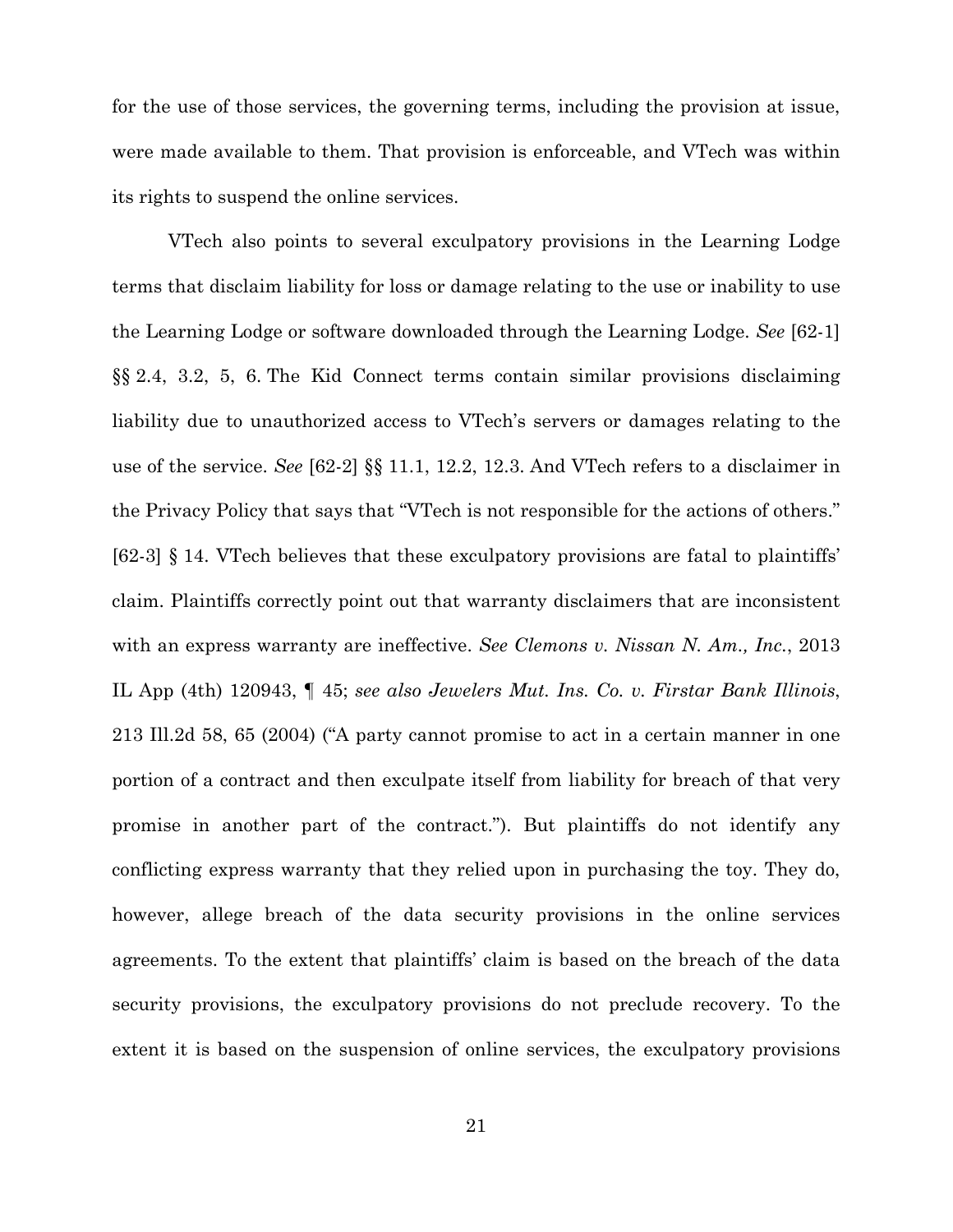are enforceable and VTech adequately disclaims liability. The motion to dismiss is granted with respect to the breach of contract claim. 8

## **C. Breach of Implied Covenant of Good Faith and Fair Dealing**

VTech argues that plaintiffs' claim of breach of implied covenant of good faith and fair dealing is duplicative of their breach of contract claim and should be dismissed. Plaintiffs respond by saying they plead this claim in the alternative to their breach of contract claim. "[U]nder Illinois law the covenant of good faith and fair dealing is not an independent source of duties for the parties to a contract." *Baxter Healthcare Corp. v. O.R. Concepts*, 69 F.3d 785, 792 (7th Cir. 1995) (citations and quotation marks omitted). The implied covenant is used to interpret a contract. *Martin v. Federal Life Ins. Co.*, 109 Ill.App.3d 596, (1st Dist. 1982). Plaintiffs may not plead this claim in the alternative to their breach of contract claim, because "[a] breach of the duty of good faith and fair dealing is a breach of contract." *Unit Trainship, Inc. v. Soo Line R. Co.*, 905 F.2d 160, 163 (7th Cir. 1990). The claim is therefore dismissed.

#### **D. Breach of Implied Warranty of Merchantability**

 $\overline{a}$ 

To state a claim for breach of implied warranty of merchantability under the UCC, plaintiffs must allege "(1) a sale of goods (2) by a merchant of those goods, and (3) the goods were not of merchantable quality." *Brandt v. Boston Scientific Corp.*,

<sup>8</sup> The parties do not explicitly discuss the suspension of the Kid Connect service, but a fair reading of the complaint suggests that users must agree to the Learning Lodge terms before they can access the Kid Connect service, and VTech's right to suspend access to the Learning Lodge necessarily gives it the right to suspend access to Kid Connect. The parties also leave the Premium Kid Connect service out of their discussion, even though one plaintiff paid an additional fee for that service. Nevertheless, the complaint does not allege that different terms apply to the Premium Kid Connect service.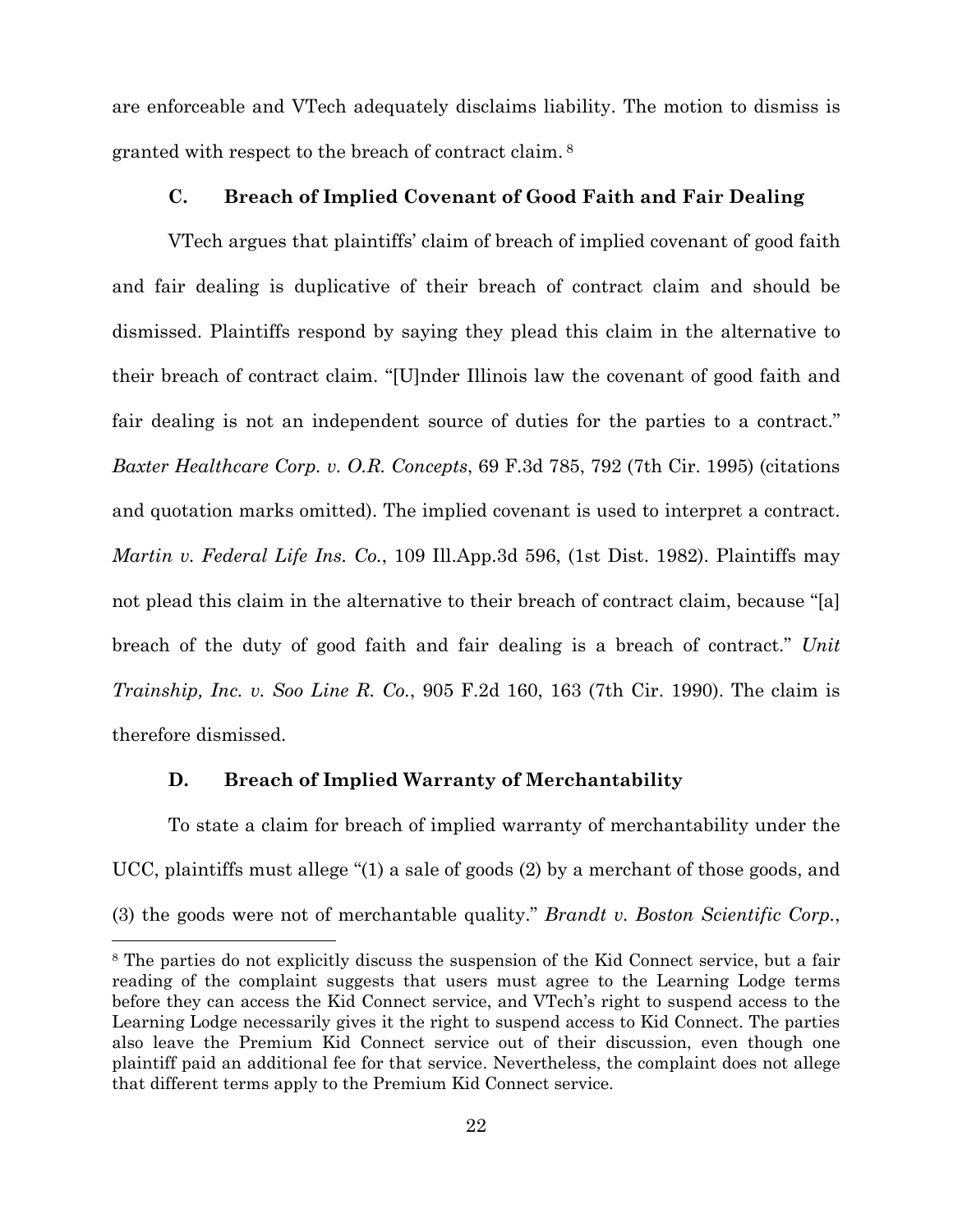204 Ill.2d 640, 645 (2003); 810 ILCS 5/2–314. To be merchantable, the goods must be, among other things, fit for the ordinary purpose for which such goods are used. 810 ILCS 5/2–314(2)(c). "Goods" are defined as "all things, including specially manufactured goods, which are movable at the time of identification to the contract for sale." *Brandt*, 204 Ill.2d at 645 (quoting 810 ILCS 5/2–105(1)). If the sales contract involved a mix of goods and services, a plaintiff bringing this claim must show that the "predominant thrust of the transaction was for goods and only incidentally for services." *Ogden Martin Sys. of Indianapolis, Inc. v. Whiting Corp.*, 179 F.3d 523, 530 (7th Cir. 1999). Plaintiffs explicitly allege that the toys were not merchantable due to inadequate data security and the suspension of the online services.

The parties first dispute whether the claim involves a sale of goods, a sale of services, or a mix of both. As discussed above, two transactions occurred: one for the toy and one for the online services. VTech argues that plaintiffs' claim is based on alleged failures related to the online services, not the toys themselves, while plaintiffs insist that the online services were necessary to the full functioning of the toys. The allegations of the complaint make clear that the toys function without the online services. That is, the online services are a useful feature, but not an essential feature. For example, plaintiffs argue that access to the online services was required for the toys to function, but the complaint alleges that access was only "effectively required," because customers could not obtain software and hardware updates to the products without it. [44] ¶ 9. Plaintiffs do not allege, however, that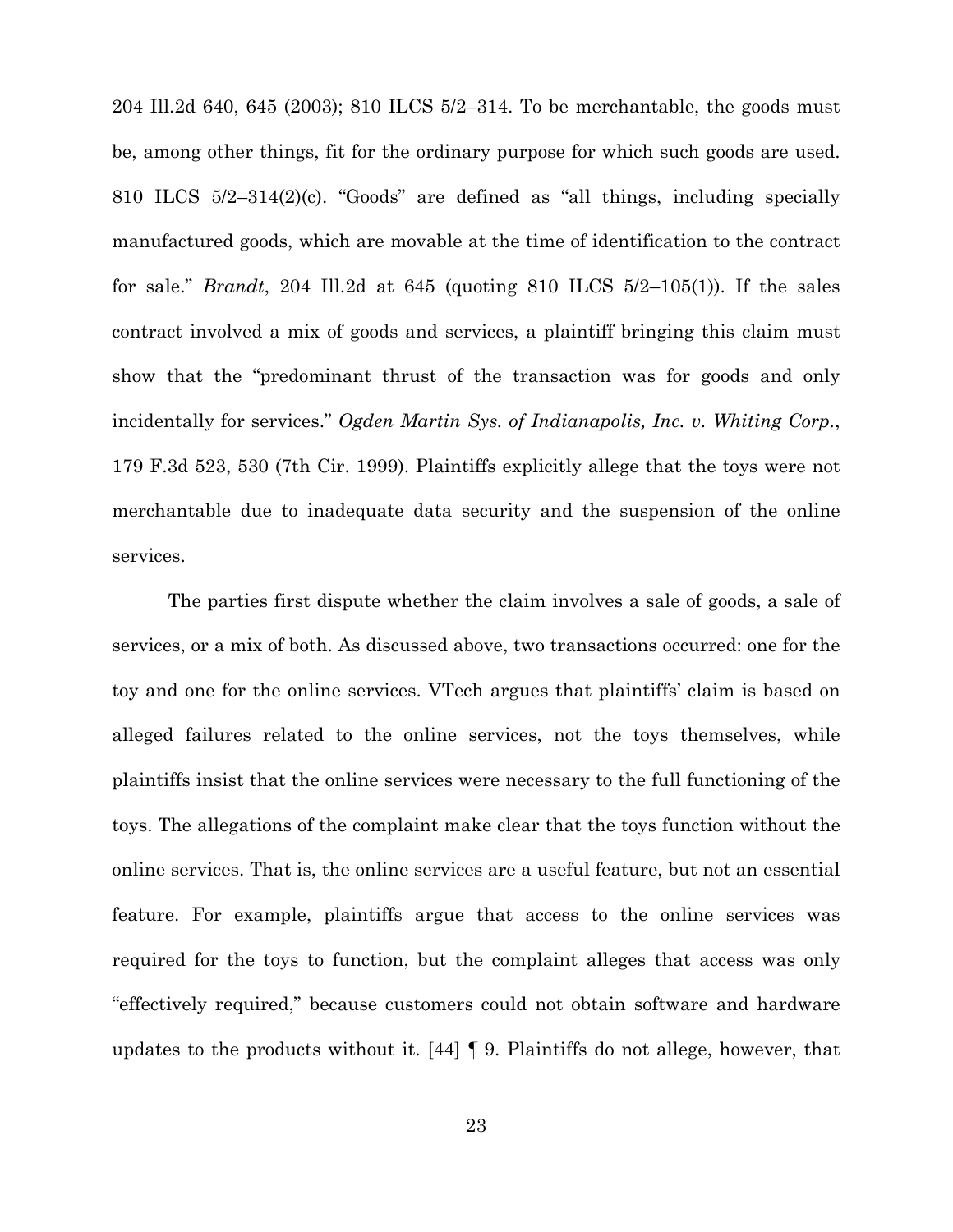those software and hardware updates were necessary to the functioning of the toy. Plaintiffs also allege that, though the Learning Lodge was not the only source for new content, certain applications purchased in the form of physical cartridges "routinely" required a software update from the Learning Lodge, and thus registration, before they could be played. [44] ¶ 11. But it is unclear how many applications were restricted in this way, and how many remained available with or without access to the online services. Plaintiffs allege repeatedly that many important features of the toys required access to the online services, but do not allege that removal of those features stopped plaintiffs from playing games or otherwise using their products. Instead, plaintiffs allege that their children were unable to use certain features or services (not that the children could not use the toys at all). [44] at ¶¶ 60, 65, 74, 116. Plaintiffs may subjectively value the features of the toys afforded by the online services highly, but the complaint does not establish that those features were central to the toys' functionality, or that plaintiffs' use of the toys was substantially limited by the loss of those features. Because the claim is based on a defective service, not a good, the complaint fails to state a claim for breach of the implied warranty of merchantability.9

VTech also argues that the claim does not meet the privity requirement. "In order for a plaintiff to file a claim for economic damages under the UCC for the breach of an implied warranty, he or she must be in vertical privity of contract with the seller." *Mekertichian v. Mercedes-Benz U.S.A., L.L.C.*, 347 Ill.App.3d 828, 832

l

<sup>9</sup> VTech also invokes a provision in the Kid Connect terms that explicitly disclaims liability for any implied warranty, but that disclaimer applies to only the Kid Connect service.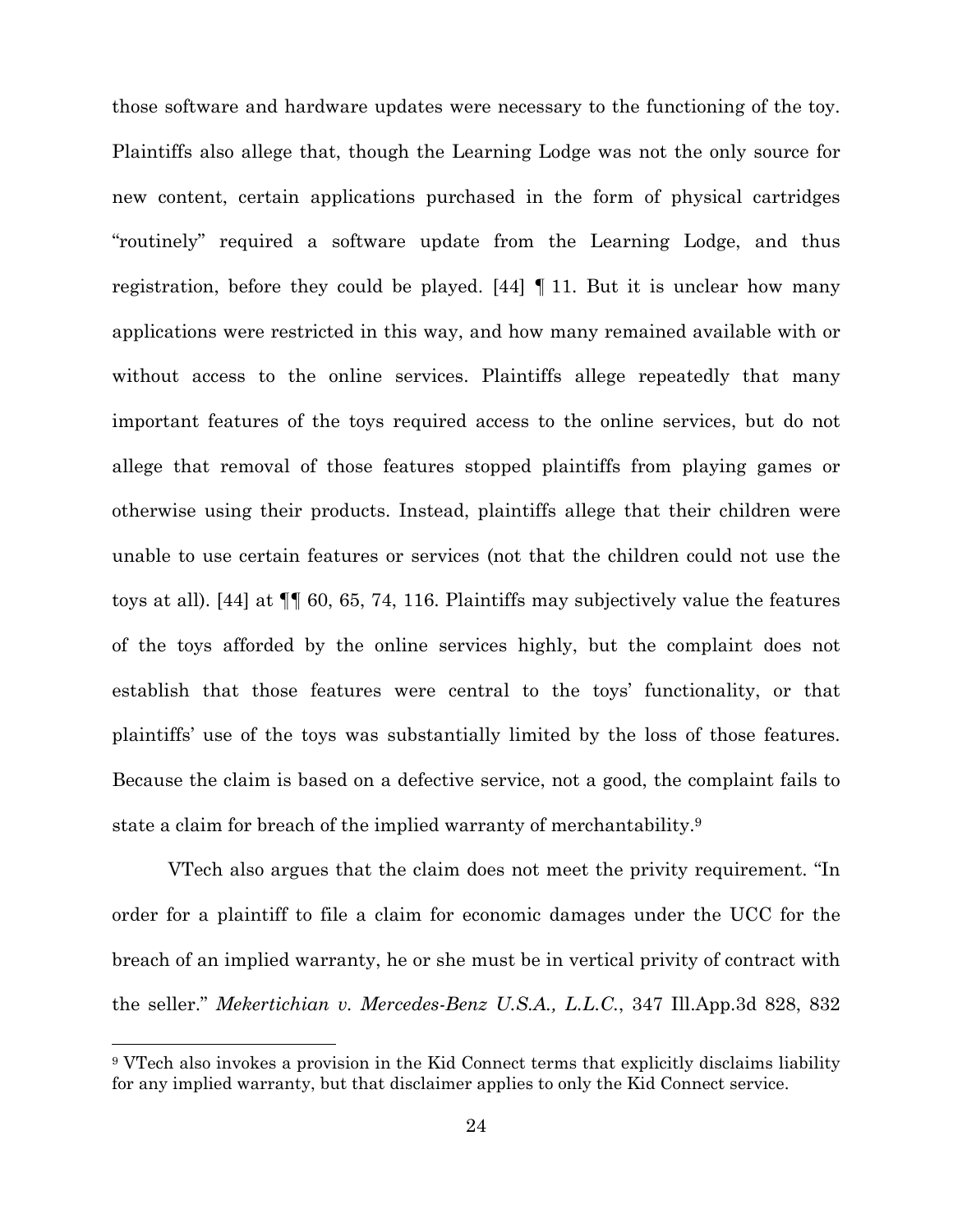(1st Dist. 2004). The cause of action is only available to a buyer "against his immediate seller." *Rothe v. Maloney Cadillac, Inc.*, 119 Ill.2d 288, 292 (1988). Plaintiffs do not allege that they bought the products directly from VTech, but they argue that their claim fits the "direct relationship" exception to the privity requirement that was discussed in *In re Rust-Oleum Restore Marketing, Sales Practices & Products Liability Litigation*, 155 F.Supp.3d 772, 806–07 (N.D.Ill. 2016). In that case, the court noted that the complaint contained detailed allegations of the defendant's direct marketing campaign to consumers, including explicit statements from brochures and product packaging, and the plaintiffs' reliance on explicit representations made in the defendant's advertisements to justify giving plaintiffs an opportunity to establish privity through discovery. *Id.* Here, the complaint makes only vague references to VTech's marketing of the products, and does not explicitly allege that plaintiffs relied on that marketing. That is insufficient to establish an exception to the privity requirement. As a result, the motion to dismiss is granted with respect to the claim of breach of the implied warranty of merchantability.

#### **E. Illinois Consumer Fraud and Deceptive Business Practices Act**

To state a claim under the Illinois Consumer Fraud and Deceptive Business Practices Act, a plaintiff must allege "(1) a deceptive act or practice by the defendant, (2) the defendant's intent that the plaintiff rely on the deception, (3) the occurrence of the deception in the course of conduct involving trade or commerce, and (4) actual damage to the plaintiff (5) proximately caused by the deception."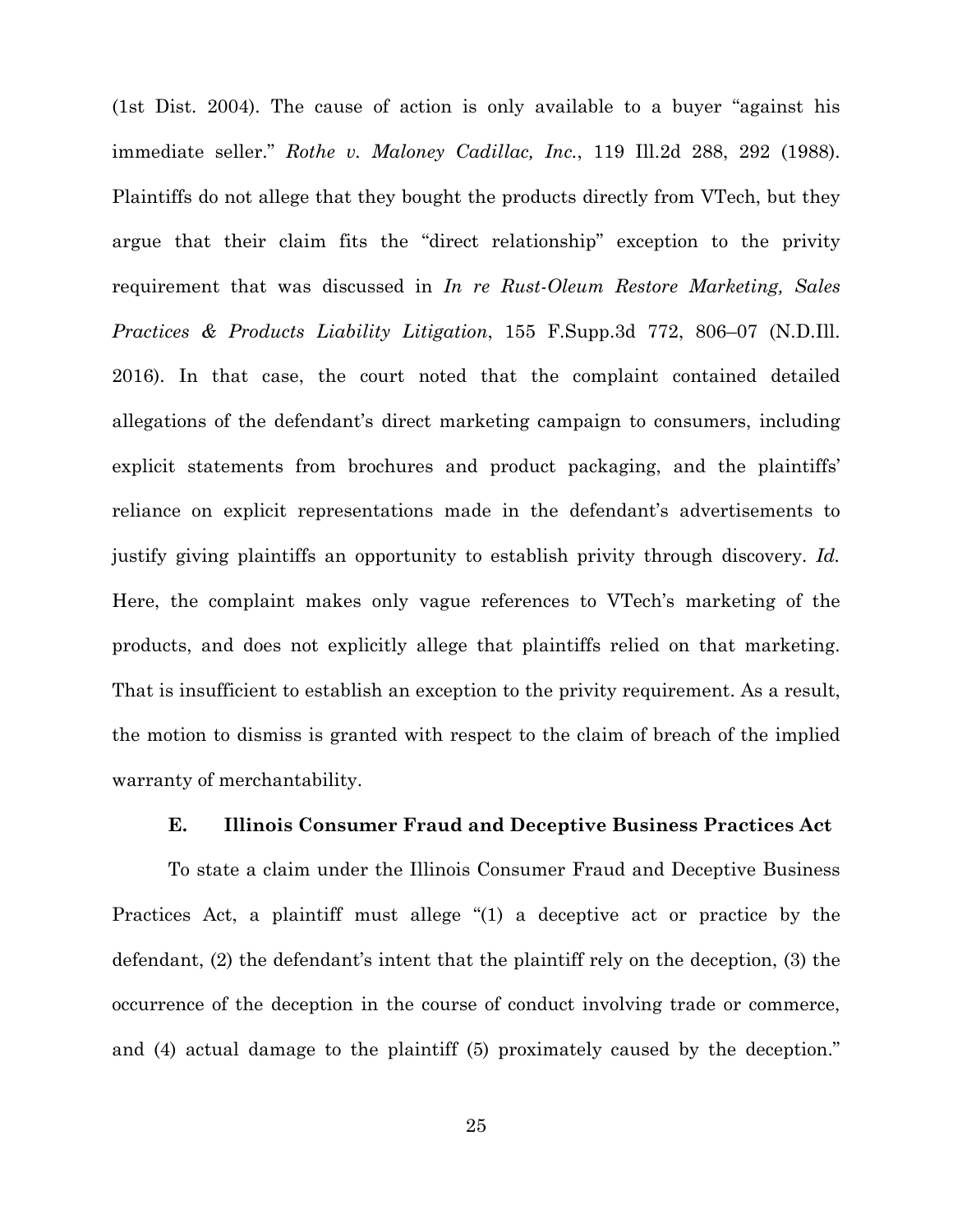*Avery v. State Farm Mut. Auto. Ins. Co.*, 216 Ill.2d 100, 180 (2005). "Recovery may be had for unfair as well as deceptive conduct." *Robinson v. Toyota Motor Credit Corp.*, 201 Ill.2d 403, 417 (2002).

VTech invokes Federal Rule of Civil Procedure 9(b), and argues that the complaint does not satisfy that rule's heightened pleading requirements. Rule 9(b) applies to the claim if the alleged practices constitute fraudulent activity. *See Pirelli Armstrong Tire Corp. Retiree Med. Benefits Trust v. Walgreen Co.*, 631 F.3d 436, 447 (7th Cir. 2011). And to meet Rule 9(b)'s requirement, the complaint must describe the "who, what, when, where, and how" of the fraud. *United States ex rel. Lusby v. Rolls–Royce Corp.*, 570 F.3d 849, 854 (7th Cir. 2009). Plaintiffs argue that the complaint meets this standard, because it alleges that VTech misrepresented the online services as offering reasonable data security and lied about the specific precautions VTech would take. But plaintiffs do not allege any mention of data security being made at the point of purchase or in any of VTech's marketing or advertising efforts, and it is too much of a stretch to infer that any representations of data security were implicit when buying the product, or that VTech's inadequate data security constitutes a material omission at the point of purchase. The consumer-fraud claim is dismissed, and to the extent this claim is based on representations of data security made in the Privacy Policy, it is duplicative of the breach of contract claim and dismissed for that reason as well. *See Avery*, 216 Ill.2d